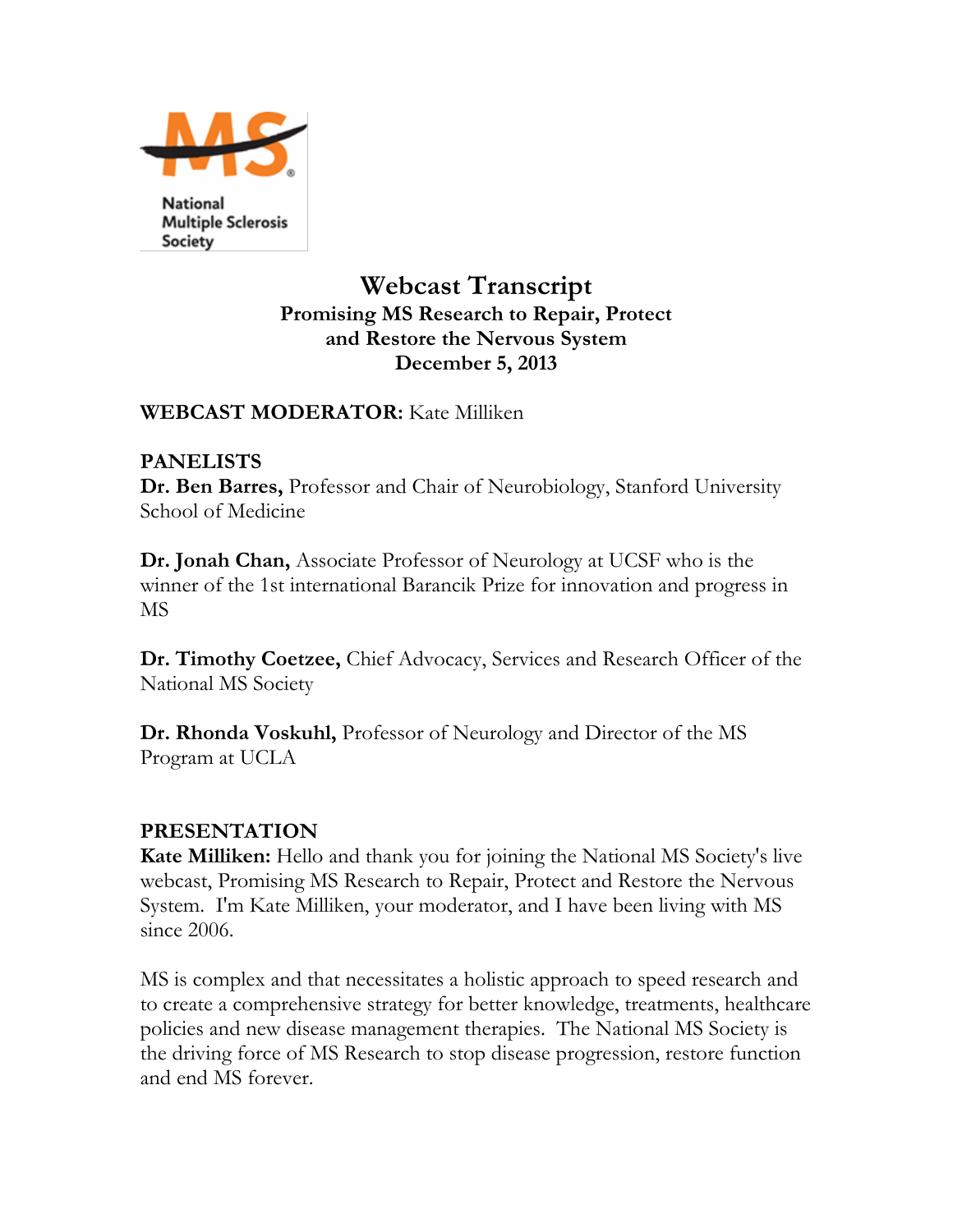The Society supports and funds research activities in all stages of development, including early discovery research, translational research that brings promising ideas forward and clinical trials. This unique approach leaves no opportunity wasted in moving towards a world free of MS.

Today we will focus on progress and next steps in repairing, protecting and restoring function to people living with MS, and will answer the questions you have on this topic. Questions like, "Can my brain be rewired?" And, "How close are we to having therapies that might repair myelin damage in the nervous system?"

Throughout our live webcast, our panelists will address questions received, both in advance from participants and those received in real time during the live webcast itself. Check your webcast screen now on details for submitting questions during the panel discussions. We'll cover as many questions as we can. Let's get started.

I'm pleased to be joined by four panelists who recognize the importance of this research. Let me introduce them.

First, we have Dr. Ben Barres. Dr. Barres is the Professor and Chair of Neurobiology at Stanford University School of Medicine and a member of the National Academy of Sciences. Dr. Barres' leading research projects that try to better understand factors that control the growth and the repair of myelin, which may open new avenues for stimulating repair in MS to restore function. Glad to have you here, Ben.

### **Dr. Barres:** Thank you

**Kate Milliken:** We have Dr. Jonah Chan. Dr. Chan is an Associate Professor, the Debby and Andy Radcliff Endowed Chair in Neurology and a neuroscientist at the University of California-San Francisco. He is the winner of the first annual Barancik Prize for innovation in MS Research for his work on brain repair in MS.

Jonah, thanks for being here.

**Dr. Chan:** Pleased to be here.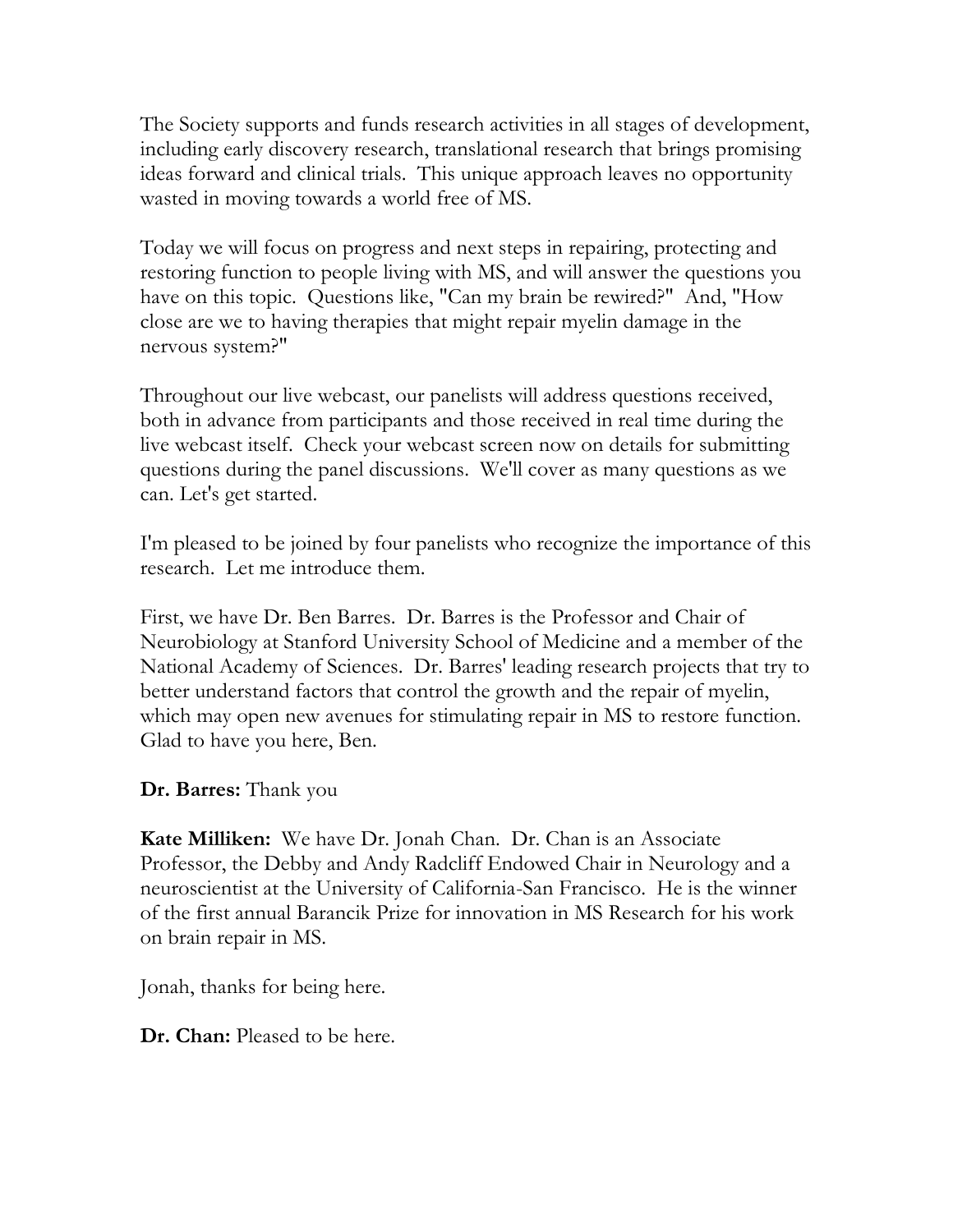**Kate Milliken:** In addition, we have Dr. Timothy Coetzee. Dr. Coetzee is the Chief Advocacy Services and Research Officer of the National MS Society. And he oversees mission delivery efforts. Dr. Coetzee leads the Society's global investment in MS research. He is responsible for a diverse portfolio of research initiatives and recently spearheaded an effort to establish a global collaboration focused on research in progressive MS. Tim, nice to have you back.

**Dr. Coetzee:** Pleased to be with you, Kate.

**Kate Milliken:** Finally, we have Dr. Rhonda Voskuhl. Dr. Voskuhl is the Jack H. Skirball chair in MS research, the Director of the MS Program and Professor of Neurology at the David Geffen School of Medicine at the University of California in Los Angeles. Dr. Voskuhl is a leader in study in gender differences in MS. She is conducting clinical trials to see whether the sex hormone estriol can reduce disease activity in women with MS.

Rhonda, it's great to have you here.

**Dr. Voskuhl:** Thank you.

**Kate Milliken:** So here we go. Let's begin with you, Ben. You have a laboratory doing lots of different types of research projects dealing with repairing myelin. So give me the framework of what you're up to.

**Dr. Barres:** Sure. Well, as you know, Kate, myelin is the fatty insulation that sheaths axons. Myelin is made by oligodendrocytes. In thinking about the types of cells in the brain, it's important to remember there are three main classes of cells in the brain. There are neurons and then there's the so-called non-neuronal or glial cell types called the astrocytes, and oligodendrocytes.

The oligodendrocytes are making the myelin insulation around the axons, which is critical for the electrical signals for the neurons to propagate down the axon from one neuron to the next in the circuit and then there's the astrocytes. That's the other major class of cells in the brain and many people know less about the astrocytes. They're very mysterious cells. But just like the oligodendrocytes sheath axons to make myelin, the astrocytes sheath the synapses and they support the synaptic connections.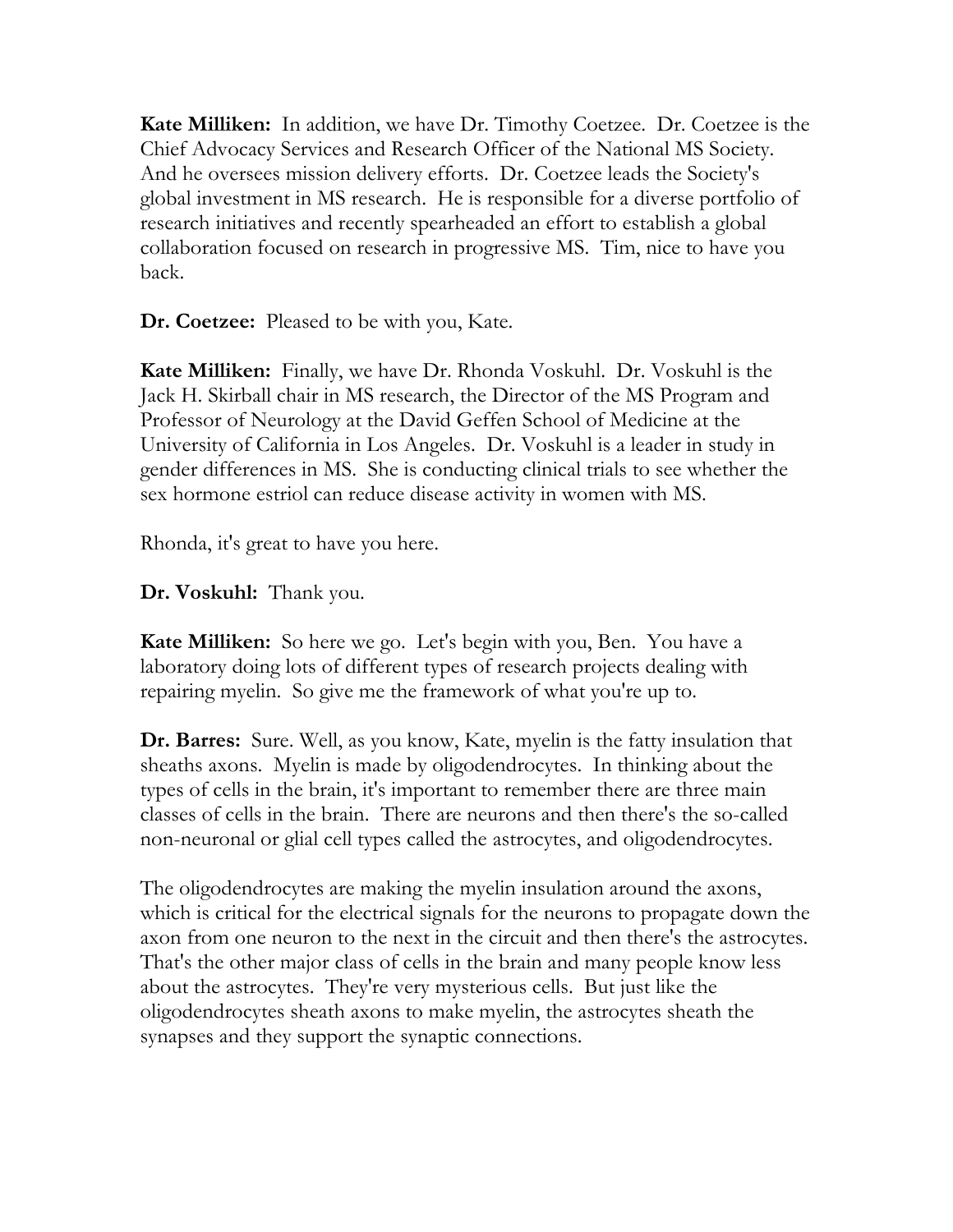My lab has actually shown that the astrocytes play very active roles in controlling the synapses. Astrocytes actually secrete signals that stimulate the formation and the function, and even the elimination of synapses. My lab is focusing on understanding the functions of the astrocytes.

In particular, in relevance to today's discussion, the oligodendrocytes, we're trying to understand exactly how the oligodendrocytes lay down their myelin sheaths.

**Kate Milliken:** Jonah, with what you're doing, how does that tie in to what Ben is up to?

**Dr. Chan:** So my lab has been interested specifically in oligodendrocytes biology, understanding how these oligodendrocytes make the myelin, both during development and after demyelization, such as in MS.

So we're interested in understanding how these cells do what they do and understanding the environment that they're in and how this environment can influence their behavior.

**Kate Milliken:** OK. Rhonda, for you, one of your focuses is on neural protection. What does this mean?

**Dr. Voskuhl:** We've actually focused on clinical observations to drive our science and that would include examples such as pregnancy is good for MS, that men are less likely to get MS. We've focused on sex hormones primarily to ask whether treatments with those could potentially affect oligodendrocytes or astrocytes to cause repair.

So far we've completed a couple of clinical trials, have a couple ongoing, and another one planned.

**Kate Milliken:** So, Tim, with all of this research in the different kinds of domains, how does this fit in with the MS Society's research landscape?

**Dr. Coetzee:** That's a great question. When the Society funds research -- we have a big portfolio and it starts with amazing scientists like the three we have with us today who are all in for solving MS.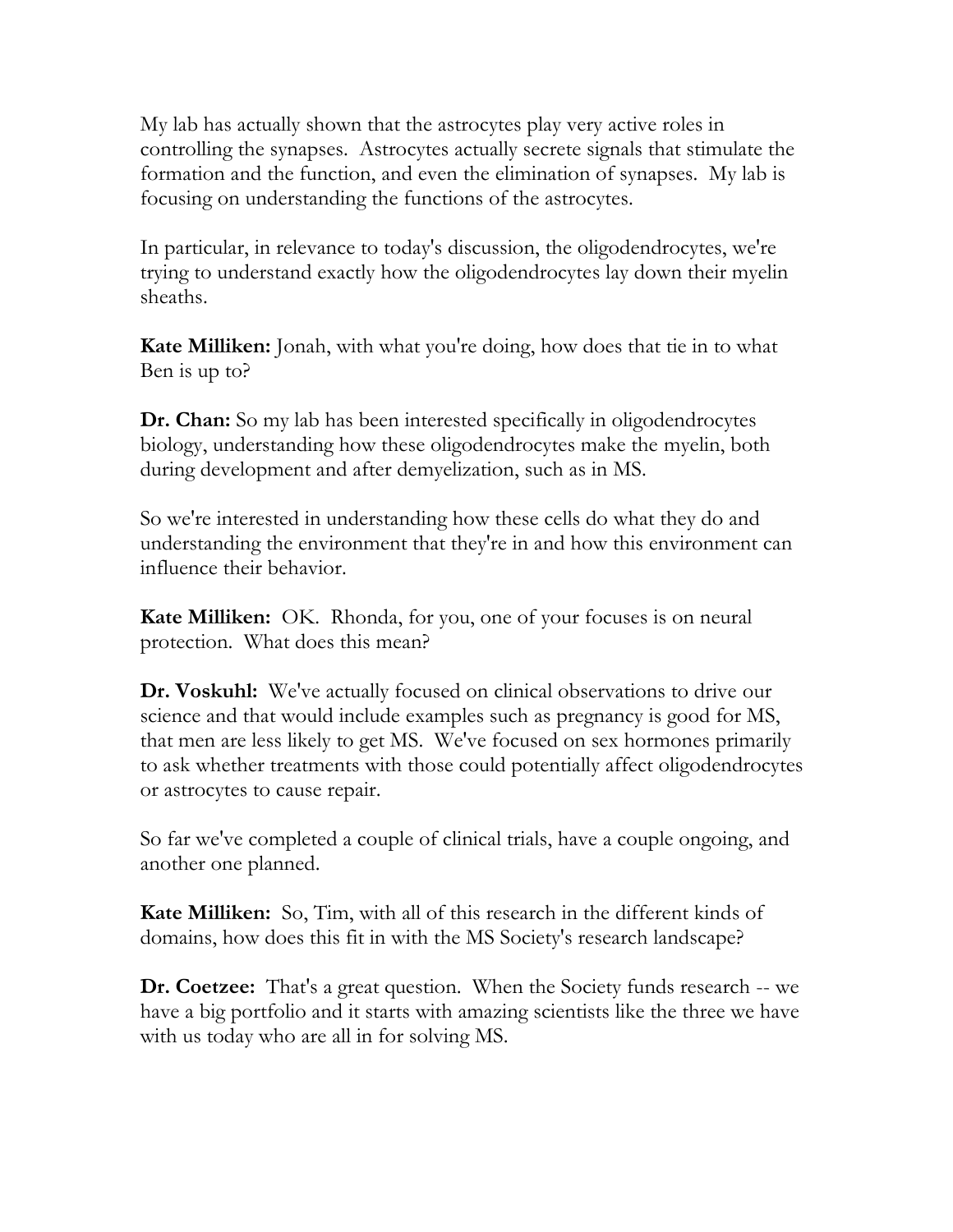We have a portfolio that has really three big buckets. We want to fund research to stop disease progression, to restore function and end the disease forever.

Nervous system repair and nervous system protection research fits into that second bucket of what are the strategies we need to rebuild the brain so that we can restore what's been lost and to really help people live their best lives.

**Kate Milliken:** Ben, what do we know about why nerves are damaged?

**Dr. Barres:** This is a very good question. As you know, Kate, MS often has two phases of the disease process. There's the early presenting stage where patients often experience demyelization and relapses and remissions. But then after MS patients have had the disease for perhaps 10 or 20 years, it sometimes enters what's known as a chronic progressive phase where there is a so-called neurodegenerative process that sets in.

Now, we're not talking about loss of myelin anymore, but we're talking about loss or so-called degeneration of the axons, as well as their synaptic connections. This is a more recently recognized process that's going on in MS brains that these synaptic connections and the synapses, by the way, are these points of contact between neurons where an axon communicates the electrical signal -- or relays the electrical signal -- from one neuron to the next neuron. If that synapse is lost or eliminated, then the electrical impulse cannot be relayed and the circuit stops functioning. It's very important to recognize in this neurodegenerative phase that synapses are being lost as well as axons.

So, as we think about new therapies, there are many targets for thinking about not only promoting myelin restoration but protecting the axons and getting axons to regenerate and repairing synapses.

**Kate Milliken:** Which explains exactly why you're doing so many things in your lab?

Jonah, are their clinical trials happening for myelin regeneration and repair?

**Dr. Chan:** Yes. I know two clinical trials that are ongoing right now. One is a Phase I trial for safety and the other is a Phase II trial for seeking efficacy. These are both antibody therapeutics for remyelination.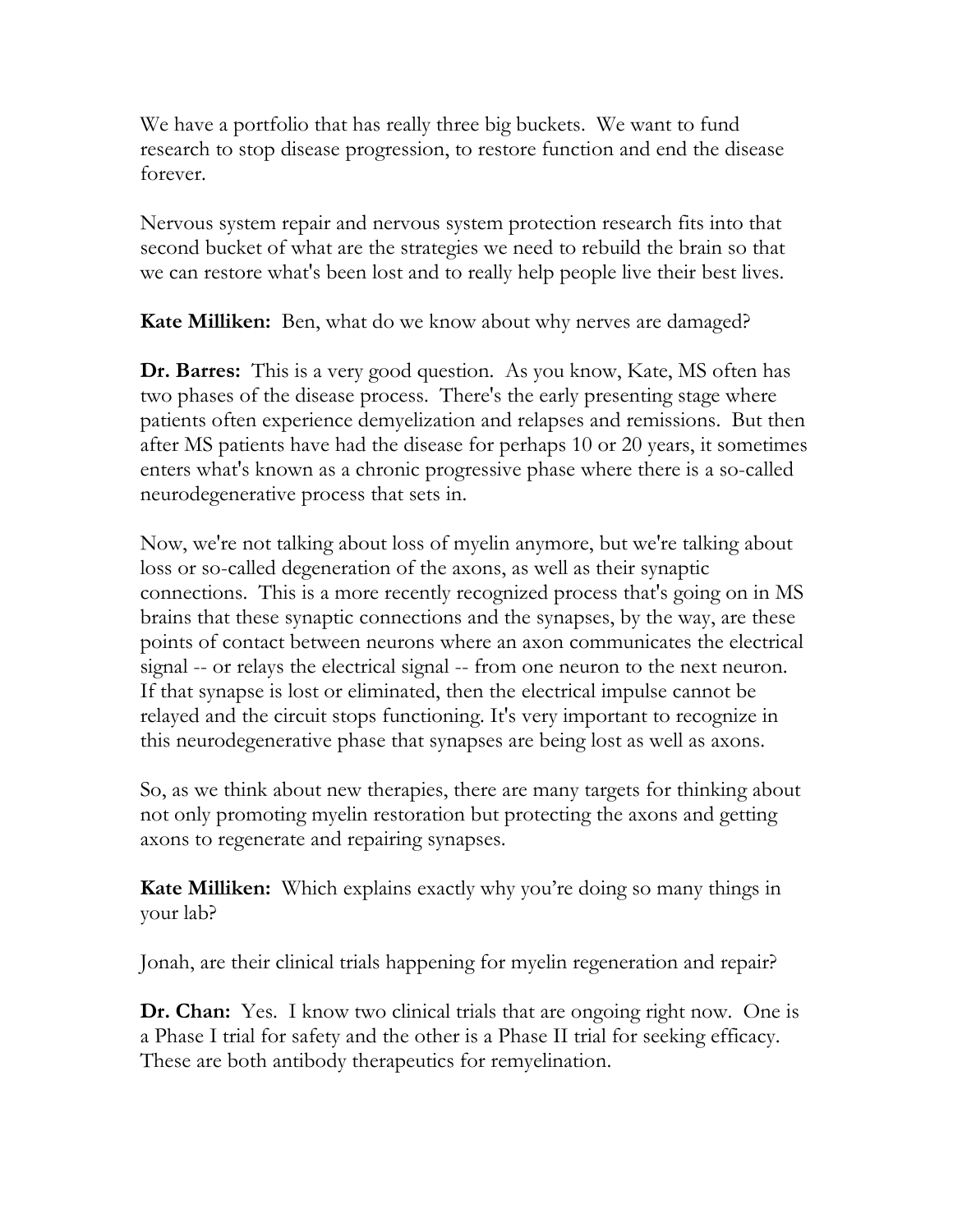In fact, there is one other one that is our trial. We're doing a trial on a compound that we identified. It's an FDA approved drug already. It crosses the blood-brain barrier very efficiently. It has an excellent safety profile and so we decided to move forward with the clinical trial with this particular compound.

**Kate Milliken:** Tim, is there anything you want to add to that?

**Dr. Coetzee:** So I think what's amazing is you see the connection between some of the basic science of understanding how the brain works to really moving on to how we can make this relevant to people. And so what you see with what Jonah and Ben are talking about is how do we recreate and rebuild the brain. It's really touching back on Ben's work. You know this idea of connections and creating connections between nerve cells. That's really so important for us every day in terms of how we live and think. This loss of connection sometimes can -- in people with MS causes cognitive dysfunction. We hear from people a lot that it's a big, big challenge. And I wonder, Rhonda, as a clinician whether you see this in the clinic.

**Dr. Voskuhl:** Absolutely. I think this is definitely an unmet need in MS currently. The treatments are anti-inflammatory, but none of them really target the cognitive dysfunction aspect. Up to 65% of MS patients will have cognitive dysfunction.

It's very different than Alzheimer's. It looks nothing like that. But the patients know that they're not processing things as quickly and it does impact their work and their social situations.

And to that end, I think synapses are going to be an extremely important area. We've shown that estrogens and testosterone can actually re-establish some of these synapses that are lost in the MS model. And we're very hopeful in trials to have cognitive outcome measures which we currently are using. So, again, identify a drug that can re-establish synapses and also improve cognitive function.

**Kate Milliken:** And what's especially exciting about that is currently there are no therapies that are specifically handling cognitive issues. So tell me a little bit more about your work and how that's helping?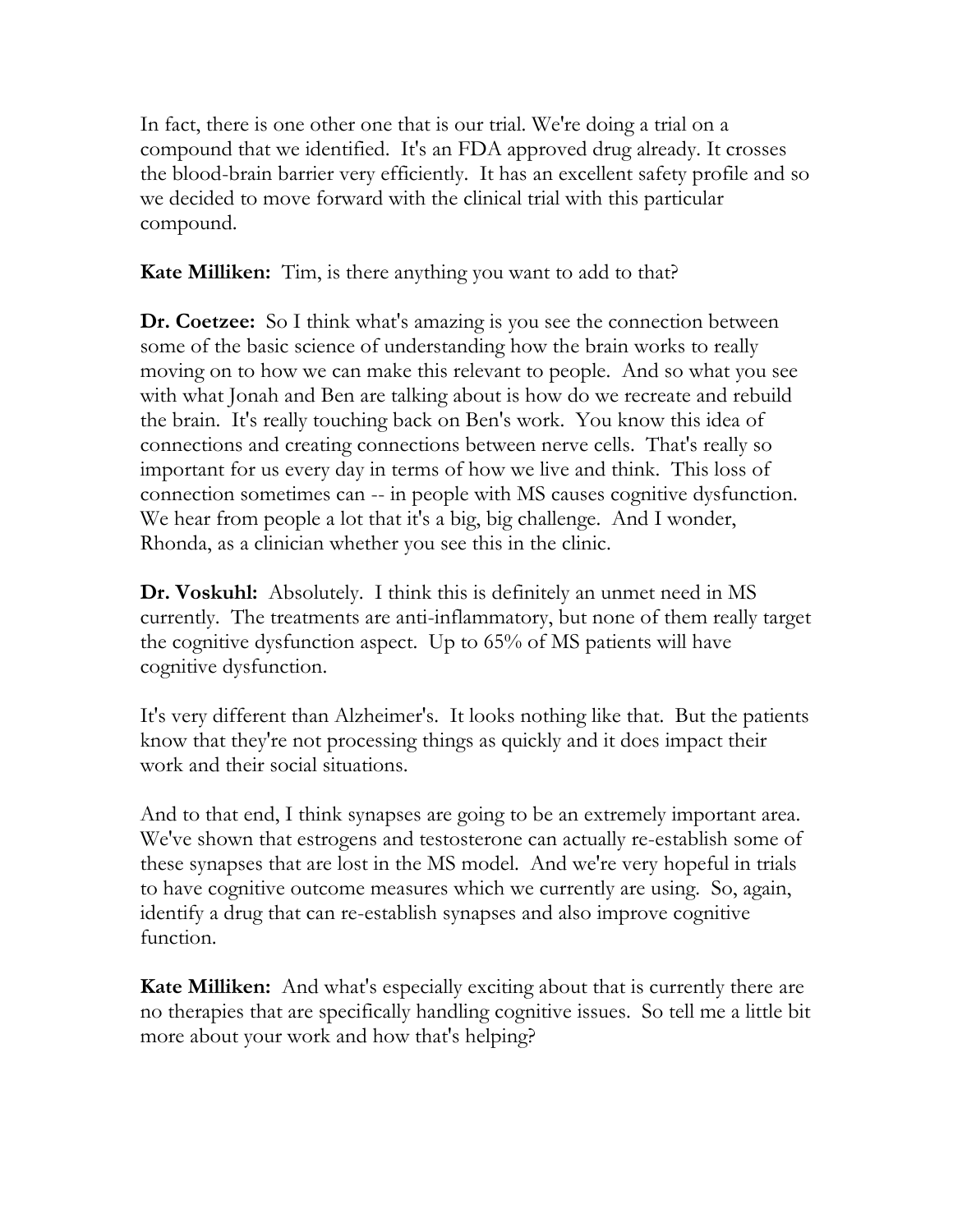**Dr. Voskuhl:** You know, again, we start with clinical observations. It's been known for quite a while that women who lose estrogen through menopause or through hysterectomies and ovariectomies, they may have cognitive problems; but then when they replaced the estrogen, improvement is seen. It's been shown in the animal models, as well, that estrogen deficiency is bad for cognition. In men as well, testosterone replacement has been used to improve cognitive function.

So, again, focusing on the clinical aspect, we went to the animal system -- the mouse model of MS and we showed that we could improve cognitive function in these animals with MS -- the model of it. We improved their cognitive function. Now we have clinical trials that are ongoing and the primary outcome is cognitive testing. We're using these hormones that, again, have been shown to be extremely safe and they'll hopefully even be less expensive than the current therapies.

**Kate Milliken:** And we know that there are gender differences between men and women. How is that going to affect progress in the lab?

**Dr. Voskuhl:** I think that the treatments can be tailored for each gender. For example, you may end up at the same place in the end since testosterone is converted into estrogen in the brain and estrogen is known to be neuroprotective.

But when you go to treat people, you need to think about side effects. I think tailoring, again, estrogen for women -- because they will have good, beneficial effects from estrogen outside of their MS -- and also testosterone for men as a way to tailor the side effects so there are beneficial effects coming from these and you're still getting that therapeutic efficacy with neuro protection as it relates to synapses and remyelination.

**Kate Milliken:** Tim, obviously, we're hitting it from all sides here. What are some other things that are happening in this field that are exciting you?

**Dr. Coetzee:** Sure. This is amazing research; I think we see all these connections we made. I think another really fast-moving area in nerve repair, restoration and remyelination is stem cell research, really two kinds of stem cell strategies.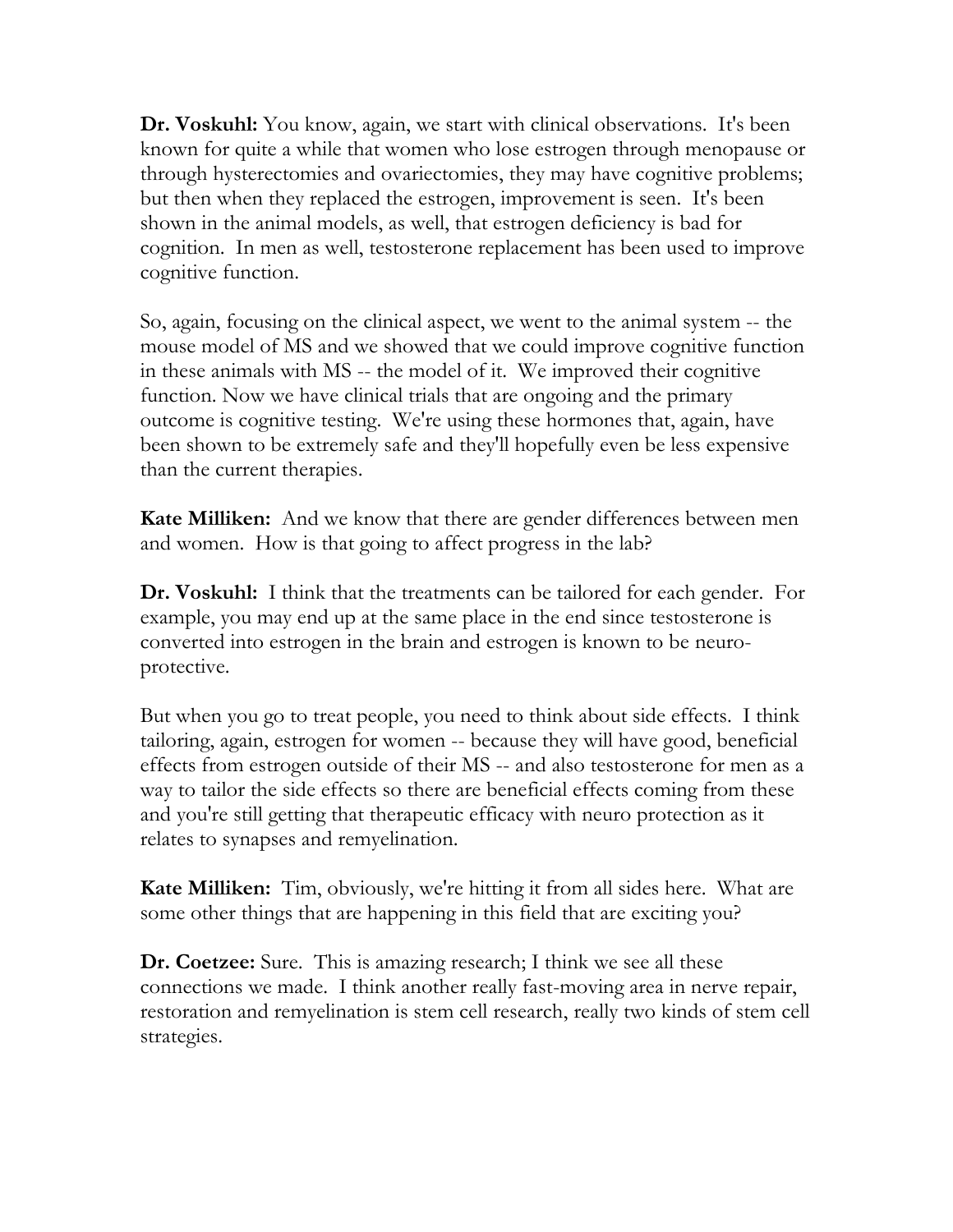There's the kind where we try to use some sort of treatment or therapy to stimulate the stem cells we all carry around in our brains that are there to actually naturally repair the brain that don't always work properly in MS. We're really trying to figure out how we can take advantage of what we all have.

The other part is actually thinking about using things such as bone marrow stem cells and specialized kinds of stem cells to really reintroduce them into the brain to really rebuild and recreate what's happening in the nervous system.

Ten years ago I don't think we would have imagined we'd be at a place where there'd be actually stem cell trials happening. There are now trials being used to, first, look at the safety but next will probably be the effectiveness of these stem cell strategies in MS, which is another really important option as we think about restoring what's been lost.

**Kate Milliken:** People living with MS probably appreciate the fact that now the step cell option is going through these clinical trials. But I think there are people that are thinking that they're going to leave the country to try to make it go faster. Rhonda, what's your response to that?

**Dr. Voskuhl:** I actually don't think it's a good idea to leave the country to do stem cell therapies. The reason is because I think we have trials ongoing in the United States that are FDA regulated and the FDA is on our side. They are doing a very good job at not promising things that may not be achievable by testing very rigorously whether they are efficacious and weighing that efficacy with the risks and the safety issues that could go with them.

I think the safe way to do it is to look at the MS Society's website or clinicaltrials.gov and see the list of clinical trials that are ongoing that the FDA is overseeing and regulating and then you'll be safe. That's what I would do. I would stay in the United States and do a trial that's FDA regulated.

**Dr. Coetzee:** If I could add to that, I think if someone is going to travel, I'd say make sure you understand, talk to your doctor here. Try to understand where you're going because, obviously, it's important to talk to your healthcare provider and the people that are important in your life, to sort of understand what you're doing and really weigh all of that.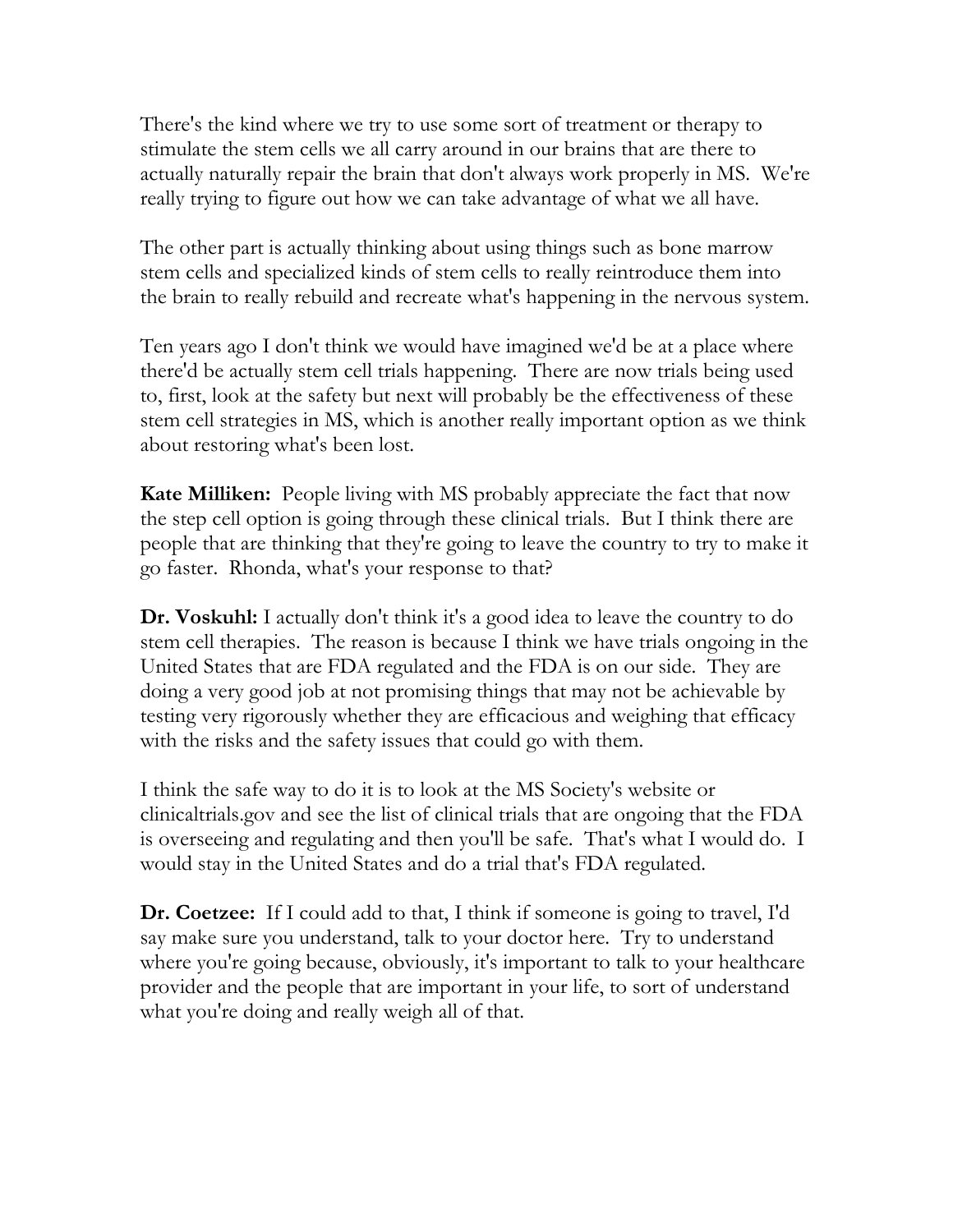Rhonda made some really important points. But if people are going to travel, it's really to think about the implications of what you need to look at when you come home.

**Kate Milliken**: Ben, so one of the things you're doing in your lab is you are trying to look into regenerating nerve cells. What is the thing you're most excited about what's happening on that front?

**Dr. Barres:** Well, regeneration and repair in the brain involves not only regeneration of myelin but regeneration of axons and regeneration of synapses. They're all separate processes that are under differential control.

So one of the things I'm very excited about is that, as I mentioned before, there's been recent attention to the so-called gray matter degeneration in multiple sclerosis. This includes loss of synaptic connections, as I mentioned before. My lab has identified a pathway called the complement cascade. It's actually a well-described immune system pathway but people didn't really realize it was operating in the brain.

We found that this pathway is actually operating to destroy the excess synapses that are normally generated in the developing brain. Interestingly, the pathway turns off but in the setting of adult brain in neurodegenerative diseases, such as Alzheimer's disease and multiple sclerosis, the pathway turns on aberrantly seeking synapses once again and this leads to their destruction.

What happens is the complement cascade proteins gather on the synapses and then a nearby class of glial cells called microglia -- these are immune cells - actually, literally eat the complement-coated synapse and remove it and destroy it.

I'm very excited about this because it represents an example of a drug target - a defined drug target that we can develop a new therapy. I've actually started a start-up company that's made an inhibitor to complement cascade to completely block this process. So I'm very excited because if we can block the neurodegeneration process and the loss of the synapse, my hope is that we would have a therapy that would prevent the conversion from the relapsingremitting phase of the disease into the chronic progressive phase of the disease. And more importantly, allow the brain to start to repair and rebuild the lost synapses. My hope is that will allow patients to rebuild some of their lost functions.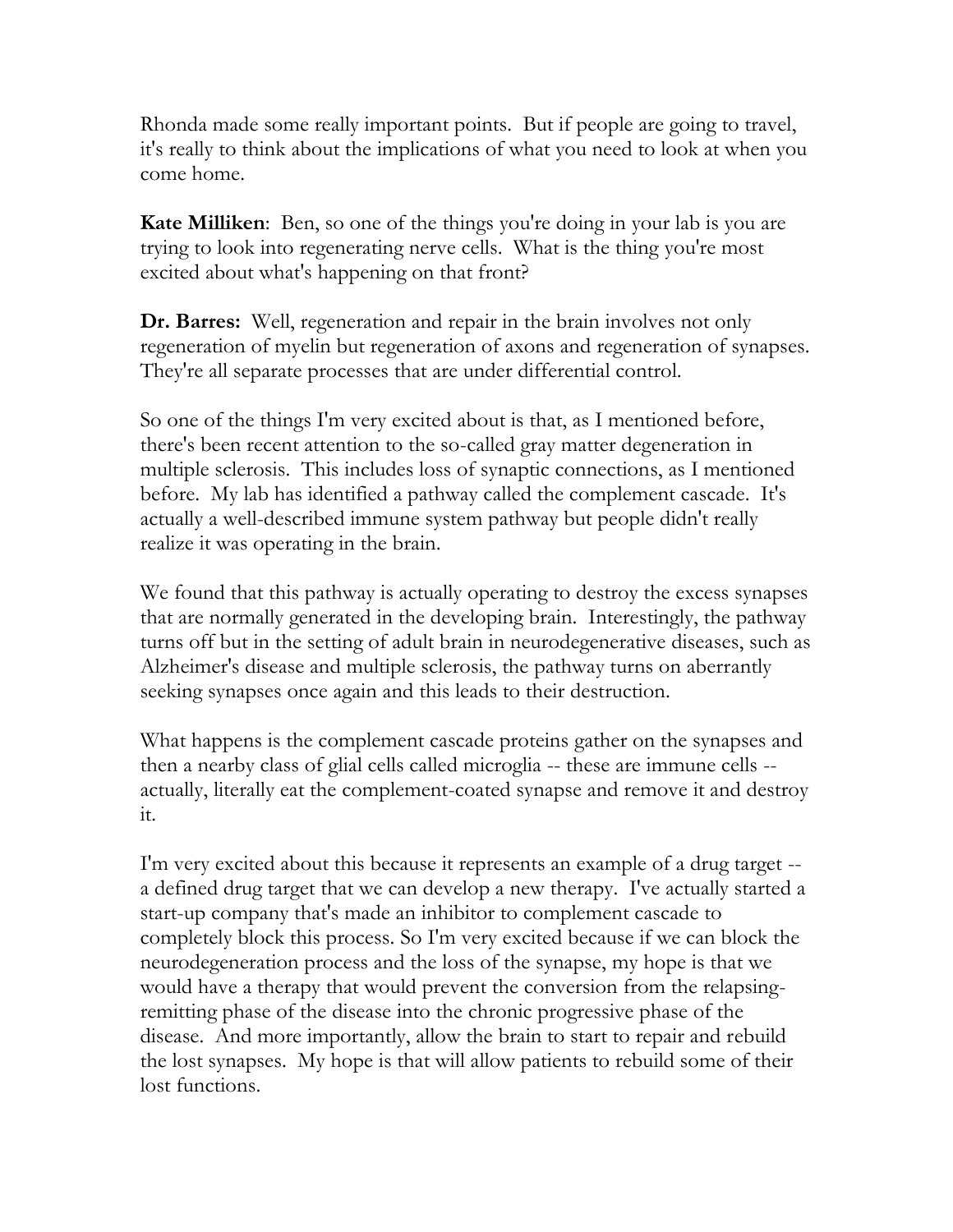**Kate Milliken:** I think it's really important to put into context, too, that at one point some years ago the gray matter seemed passive. Right? So I feel like people need to know the kind of progressive steps and grab -- like you've grabbed onto something that's taking you further.

Jonah, for you, I know some of the stuff you're doing -- especially the recent prize work -- is translational research. Can you explain what that is?

**Dr. Chan:** Yes. Transitional research is when we take our basic understanding of the mechanisms involved in, let's say, biology and apply it to the disease itself, to patients.

This particular project in my lab actually started from a conversation, or more like a challenge from Stephen Hauser -- Dr. Stephen Hauser at UCSF. Basically, what he wanted to do was examine existing therapies that are already there, FDA approved drugs, ways in which we can kind of piggy back off those findings already. Then begin to look to see if they have potential for repairing or remyelinating the nervous system.

To do that, though, the greatest limitation or the major hurdle that we had to overcome was screening these compounds. There are numerous libraries of these therapies out there, but we're talking about hundreds of thousands of compounds, so to really begin to screen all of these compounds, we needed to develop a platform.

So that's what we've done, we've engineered a technology platform, a platform where we can actually screen for memory wrapping that's associated with myelination. So that's allowed us to begin to screen compounds.

**Kate Milliken**: Well, Dr. Hauser sounds awesome because on some level it's really nice to hear the whole idea of having gone through millions of dollars and all that time to see how you could kind of speed it up.

**Dr. Chan:** You know, I think it's really about the basic scientists and the clinicians working together if we're really going to do translational research.

**Dr. Coetzee:** You know, I think one of the things that, between Ben and Jonah, you're seeing that – imagine, we're having this conversation about how precise Ben is being. So we're not shooting in the dark here. He's like here's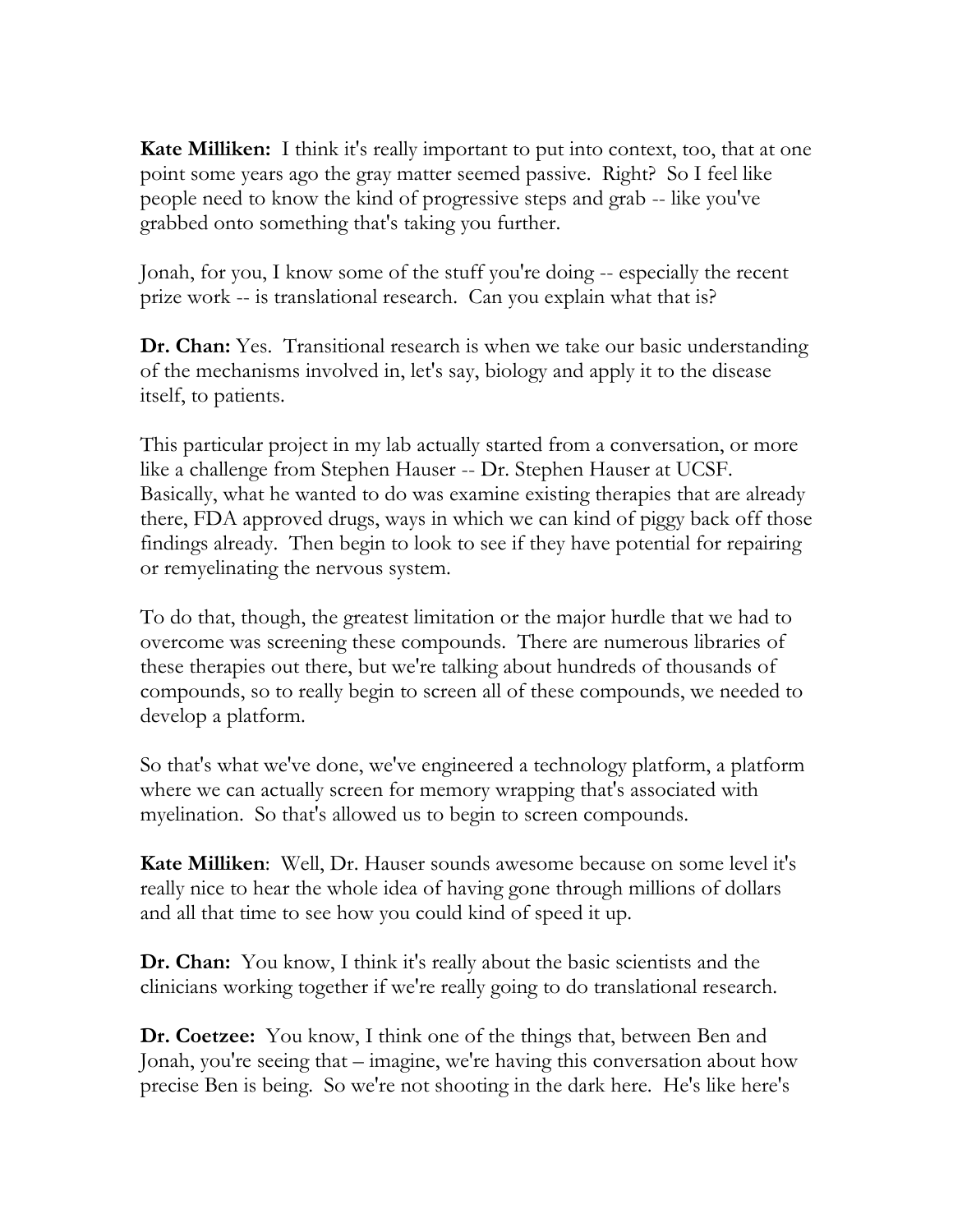the target. Here's where we're going. Jonah created this platform -- invented this platform that really lets us now think about these targets in a really incredibly precise way so that we're not just really taking pot shots, but being very targeted about what we do.

**Kate Milliken:** What are some other initiatives, Tim, that the MS Society is doing in this domain?

**Dr. Coetzee:** Sure, so we do a lot at the Society. We have a lot of different kinds of funding programs. We're investing in talent because you really need people in order to do the science. So we're investing in training the next generation of scientists, bringing them forward, and really increasing the number of young scientists that are committed to doing this kind of research.

We're creating international collaborations. We're working through the Progressive MS Alliance, which is an international effort of bringing MS Societies and actual researchers from around the world together saying we need to tackle progressive MS -- and neurodegeneration is probably an important part of progression. The idea is that we can't all work in our national silos. We all actually have to work together globally. And so we're spearheading an effort around that.

The other thing we're doing is really ramping up our investment. This year we're going to spend \$50 million on research and a lot of that is going towards this area of nerve repair and regeneration. What we're seeing is a shift not just studying through the basic biology of how the brain works but taking it one step further. Like, we're hearing, "We got to figure out the biology." But to make it relevant to the person who lives with MS, it has to go somewhere.

**Kate Milliken:** So I'd say, as someone living with MS, one of the things that's very exciting is the whole idea of regeneration and repairing myelin. You go in for an MRI. You see you have a lesion and you think -- it's the one way that you're diagnosed.

And I speak from my personal experience. I had a lesion that lessened or began to reverse. So, Rhonda, what does it mean when a lesion actually changes on an MRI?

**Dr. Voskuhl:** Well, first of all, one needs to realize that there are different types of lesions on an MRI. The MRI's are not as specific as some of the basic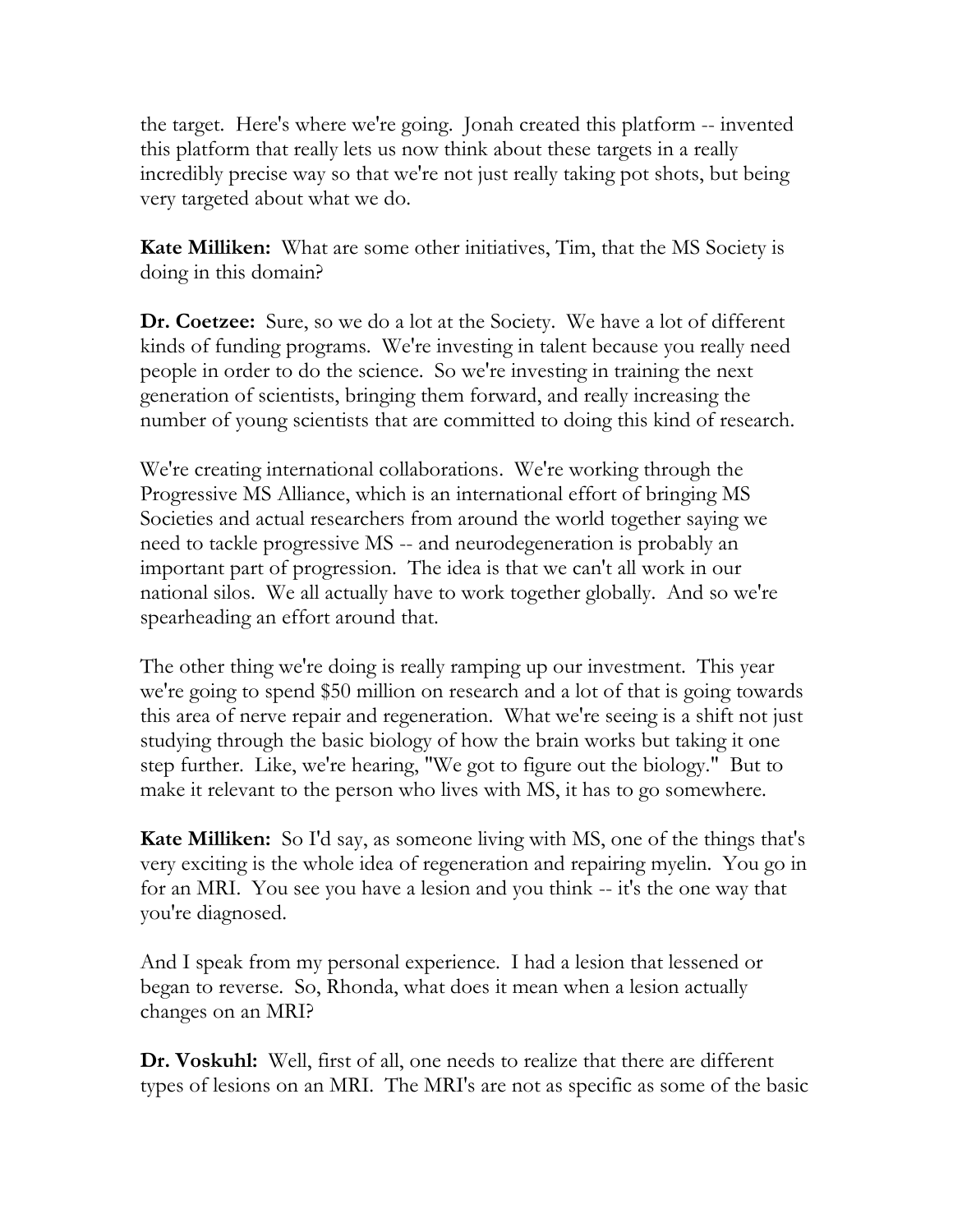cellular biology that we've heard about. Sometimes lesions will be merely water, which is reflecting swelling or edema around this inflammatory lesion.

Other lesions -- well, actually, they're called very dark holes where, basically, we think some of the tissue has been lost. Generally, it's thought some of those that are more reflective of subtle edema or inflammation that those can actually get better and they can go away, which is extremely promising.

On the other hand, some of those that are very dark and more destructive where the tissue's been lost, they may be less amenable to repair.

And so this brings home the point that I think all of these reparative strategies -- neuro protective strategies -- while we think of them as later in the disease, I actually believe they're going to have to be given very early in the disease because there will be a critical window for the patient and also for the lesion. Some of the lesions will be in their early stages and they're more likely to be reversible, as opposed to some of the lesions that are in the later stages and are more destructive.

**Kate Milliken:** So there is a difference?

**Dr. Voskuhl:** There is a difference in the lesions and some may very well be reversible but they're likely in the earlier stages of their evolution.

**Kate Milliken:** Jonah, what are some other impediments that deal with myelin repair?

**Dr. Chan:** That's very interesting that you bring that up. Examining lesions itself, right now is limited. So the major impediment right now is imaging myelin in a quantitative way and that can't be done.

Right now all the imaging techniques that exist are indirect measurements of myelin or water. And so to do a clinical trial -- a real trial for repair and remyelination -- we're going to need ways in which we can really image myelin.

**Kate Milliken**: So define what indirect means.

**Dr. Chan:** So like Rhonda was just saying, imaging the water around in a specific environment and the directionality of the water is a way where you can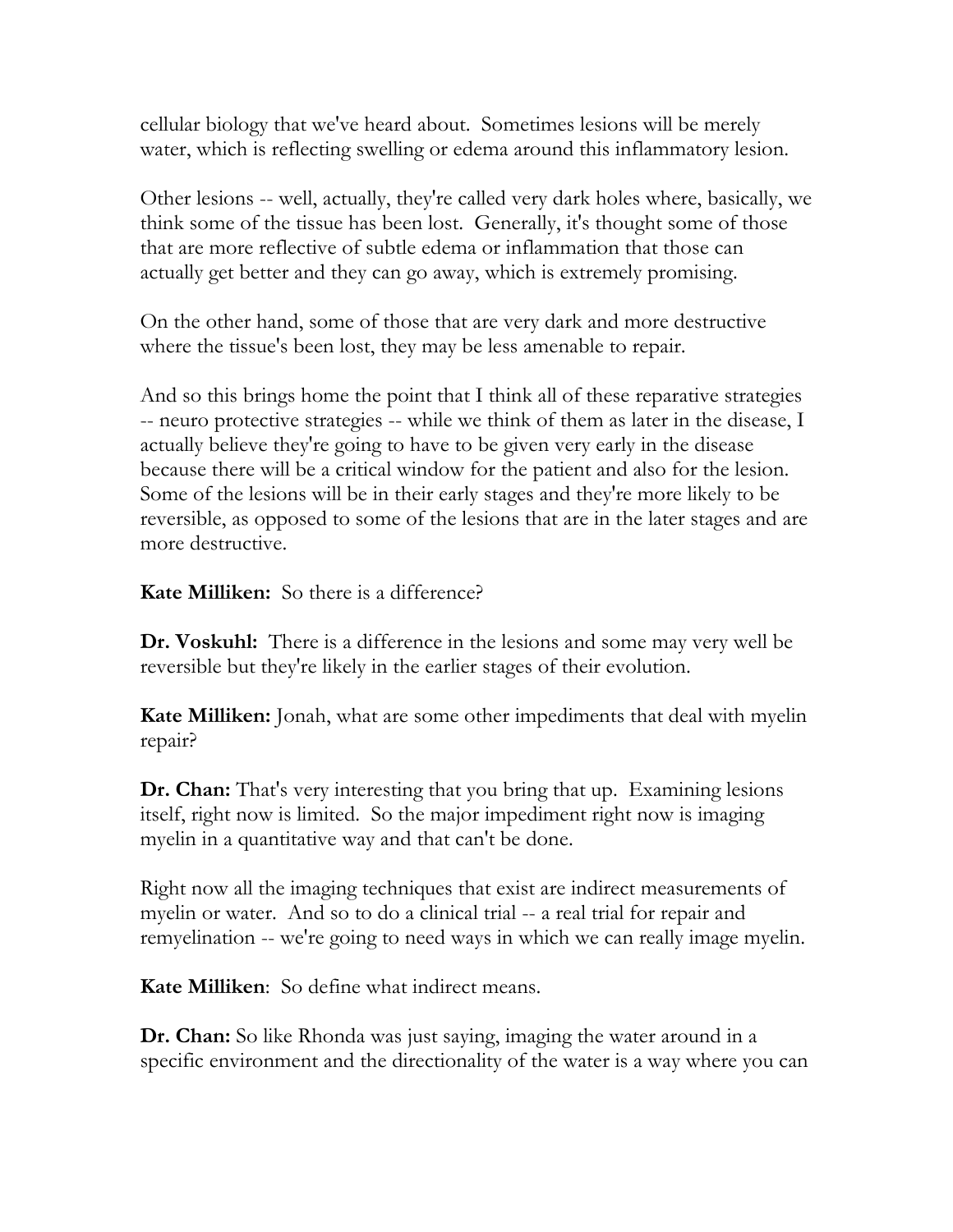see, let's say, approximately how much myelin is there. But it really doesn't tell you small changes and the amount of myelin that is present.

**Kate Milliken:** Right. You're not measuring it specifically.

**Dr. Chan:** No. So you can imagine how difficult it would be to do a trial in remyelination if you can't image the myelin that's being formed. But I do know there are terrific groups out there who are working on this and I think it is just a matter of time.

**Dr. Voskuhl:** And something to add -- I think there's been a lot of progress -tremendous progress -- that has been made on what Ben was talking about - the focus on gray matter. The imaging world has really taken this up and they've focused a lot on gray matter atrophy, tissue loss in the gray matter as a biomarker for this permanent disability or progression accumulation. And that's in contrast to these white matter lesions that come and go and they are really a reflection of relapses.

What Ben said is correct and that is that focusing on this gray matter degeneration may be where the money is for preventing this chronic progressive permanent disability accumulation.

**Dr. Coetzee:** I think one piece to add to that is the imaging technology is really moving incredibly fast. Where we are today compared to five years ago is amazing. I think that the other piece that the research community and doctors like Rhonda are doing is thinking about how we're going to measure how repair makes a difference in the life of a person with MS. Because, really, at the end of the day, the person with MS is going to be like, "It's great that you can see that my myelin is back there but I still feel pretty bad."

# **Kate Milliken:** Right.

**Dr. Coetzee:** And so we're trying to bring the community together to see how do we measure that when people actually get better, that they feel better? That's really an important next hurdle in this because we need both pieces because it won't matter much if we can rebuild the brain and people don't feel better. We've got to be able to figure out how to measure that.

**Kate Milliken:** Ben, I'm going to pose this question to you. From your perspective -- when I come to tables like this with scientists, it seems like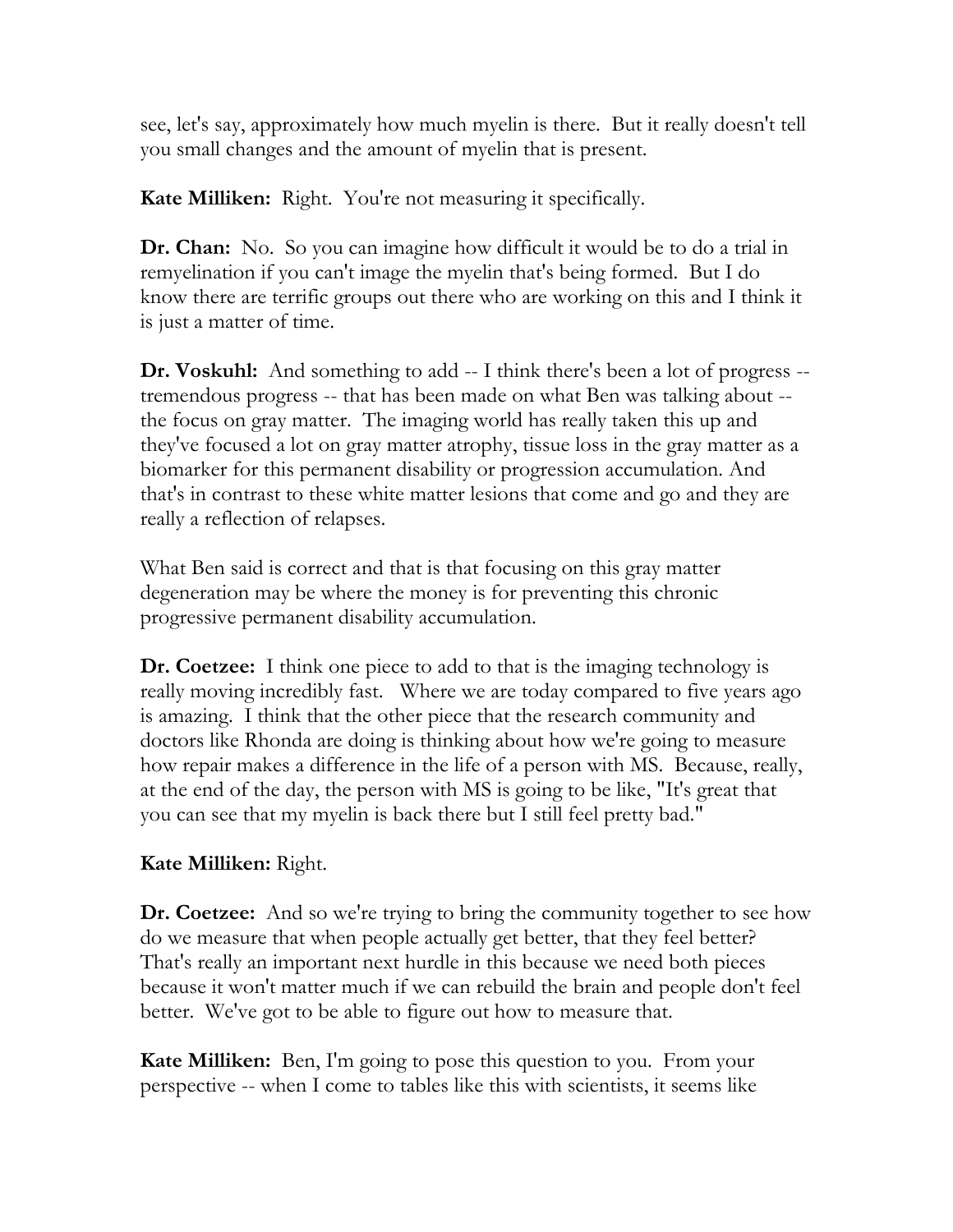progress is being made really fast or that there are things that are really happening. Why do you think that is?

**Dr. Barres:** Yes. This is an amazing time to be doing research. The new methodologies that are available to neuroscientists today compared with 20, or even just 10 years ago, are simply mind-boggling.

The average young scientist -- and let's face it, the young scientists are the ones that are doing the work in our labs -- they can actually come into a lab and within a few years they can start by addressing some important unsolved questions in neurobiology. How does myelination happen? How are astrocytes talking to oligodendrocytes? Things like that.

The average student can, within a few years of a Ph.D. thesis or post-doctoral fellowship, make a definite mechanistic or conceptual step forward. This is a sea change from even 10 years ago.

This is all because the methodologies that are available -- the rate of progress is incredible. New therapies in MS rest on a strong basic science foundation. We need to really understand how myelination happens, how myelination is controlled by neurons and by astrocytes, what the mechanism of wrapping is and so forth. As these molecular mechanisms unfold, new therapies will also unfold.

**Kate Milliken**: So at this point, can the brain rewire itself?

**Dr. Barres:** Well, actually, just in the last year there's been some really remarkable progress on this. You know, it's been known for a long time that the brain is remarkably plastic. But now with these new imaging technologies, for example, scientists are actually able to do this kind of experiment where, for example, they'll make an injury in a retinal tissue or a spinal cord tissue and then they can actually image the reformation of new neural circuits that not only are existent as new neural circuits but actually repair and restore function.

So we know that there's a tremendous ability of the brain to repair itself and what we need to do now is to figure out more how this works so we can tap into it and make that plasticity and that repair even stronger.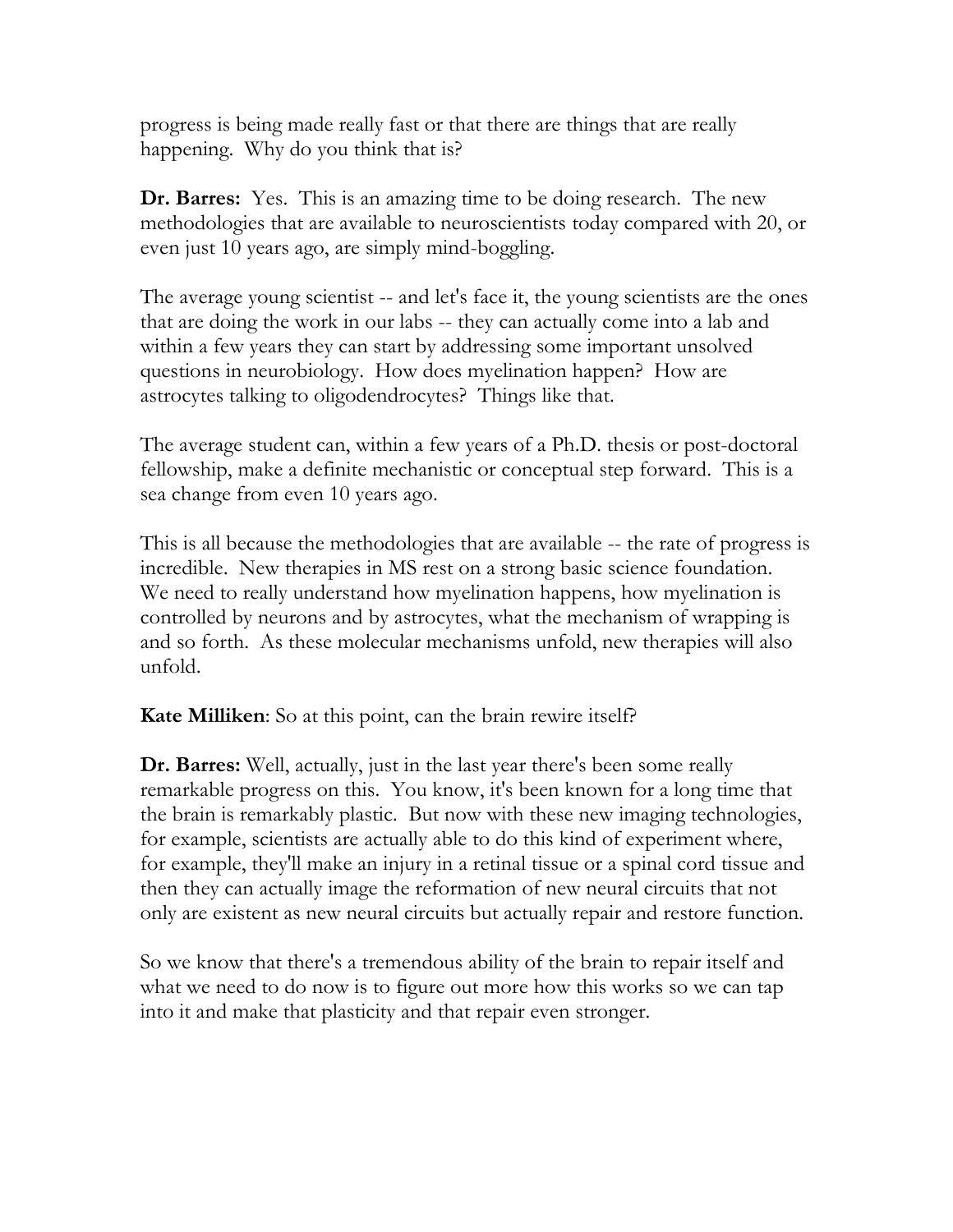**Kate Milliken:** Rhonda on the subject of brains and cognition, is there any evidence for anything complementary, such as diet or supplements that you think would help with this making the brain better?

**Dr. Voskuhl:** You know, I already mentioned the hormone therapies, which I think are clearly a priority because loss of some of these hormones with aging can definitely have an effect on cognitive function.

There is evidence that exercise can be good for cognitive function and through very complex molecular mechanisms -- that I don't want to get into now but there are things like that that can be good.

With respect to diet, I would make sure that I have enough vitamin D in my diet or else vitamin supplements because there is evidence that vitamin D can be a good thing in MS. I would not, however, go so far as to say that one should limit their diet, take away certain foods that have not necessarily been proven in trials to be bad for MS.

I mean, as an example, 30 years ago they told women not to get pregnant; it would be bad for them. Now we know from the beautiful studies that have come from France that pregnancy is actually a very protective time for MS.

Again, I'm a little reluctant to take away things unless they've really been proven. So my view on diet is to have a well-balanced diet, make sure your vitamin D level is within the normal range but don't take away things unnecessarily from MS patients.

**Kate Milliken:** Is there vitamin D in chocolate cake? <laughter>

**Dr. Voskuhl:** Sounds great! <laughter>

**Kate Milliken:** I'm at the table, obviously, with three very active scientists. I'm sure the viewers who are watching this webcast want to know how can I get involved. Can I be part of any of these clinical trials? Thoughts?

**Dr. Coetzee:** So the easy way for people to find out if there's a trial happening in their area is to visit our website at the nationalmssociety.org. We list clinical trials in MS that are active. We can also go to clinicaltrials.gov, which lists all the clinical trials that are registered and recruiting.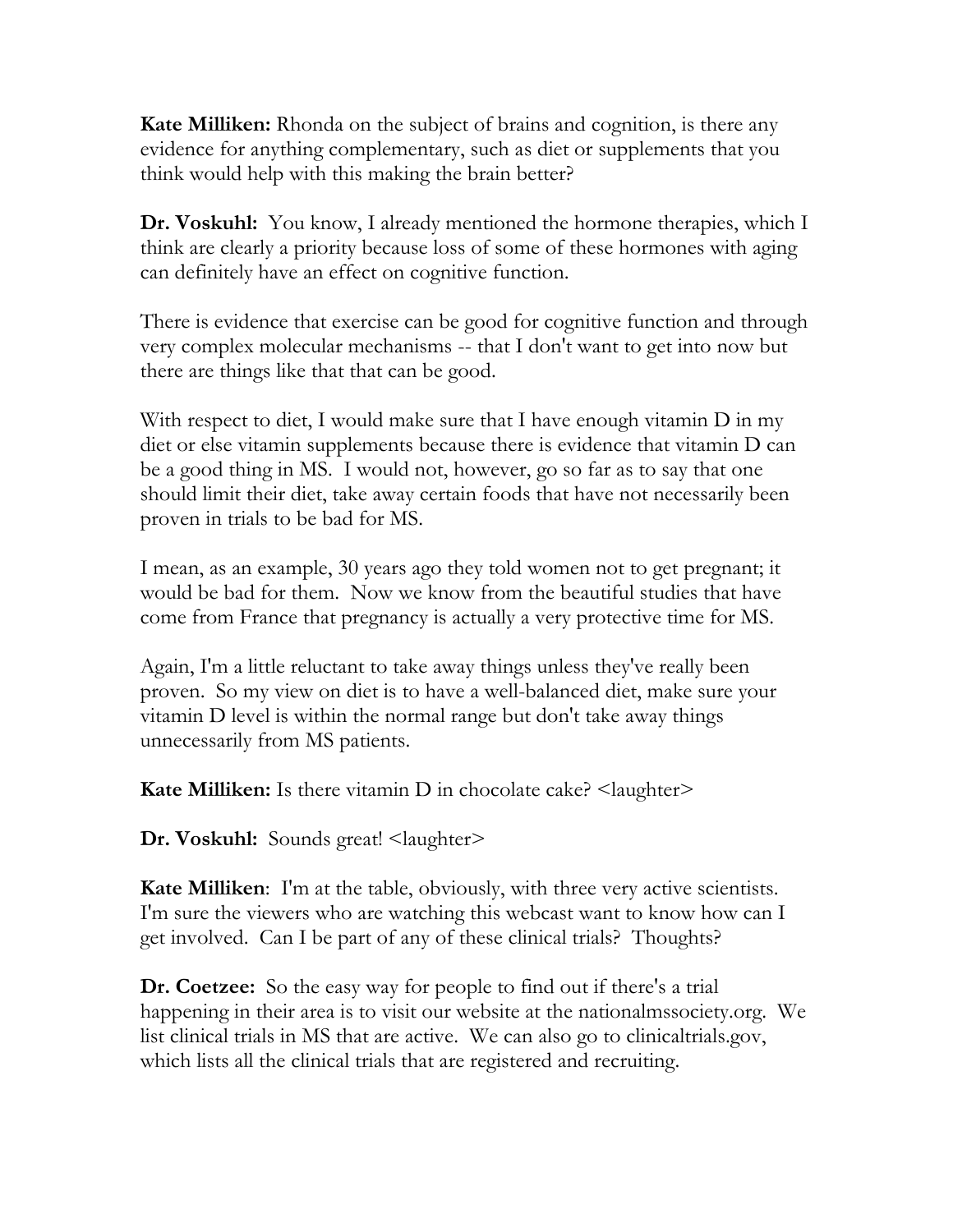The important thing is to look. Is there one in your area? Do you have the type of MS that they're recruiting for? Are you a candidate for it? Not everybody is the right candidate for a clinical trial but there are a lot of trials that are recruiting. Jonah is. I know Rhonda is recruiting.

The important thing is to really understand what you're getting into, but also to participate because so many of these therapies really only get developed because people with MS decide, "I want to participate in this to try to make a difference". It's a really important role that people with MS can play in making sure that we can develop the therapies we need.

**Kate Milliken:** I'm going to ask a dangerous question to Jonah. From your perspective or what you're seeing, can the effects of MS be reversed? I know scientists don't like questions like that.

**Dr. Chan:** Well, I think we all hope -- we all hope that we can restore function that's been lost. But we don't know that. We can't say for certain that we will restore all function.

I do know that there are clinical trials ongoing. So I think what we need to do is learn more about the repair and remyelination process in MS. We know very little about it. I think this is the first step. The first step is to do the clinical trial and then we're going to get so much more information that will come back to the bench and then go back to the bedside.

# **Kate Milliken:** Anyone else?

**Dr. Coetzee:** Well, I'm going to go a little bit out on a limb. I do think that we are seeing, the research is telling us, that I think there is potential to restore what has been lost. There are still a lot of unknowns. But I think the fact that we're even asking the question -- can we restore what's been lost -- if you think about that, 20 years ago people weren't really asking if you could or you couldn't. We were much more skeptical. I think, today, the idea that you'd have stem cells, that you'd have immune therapies, that you could have a cocktail of therapies along with things like diet, exercise and rehab. You know, we're in a different place. We're really writing a different future for people who live with MS.

And so I think -- I am pretty optimistic. They're being conservative, but I'll go a little bit more out on a limb.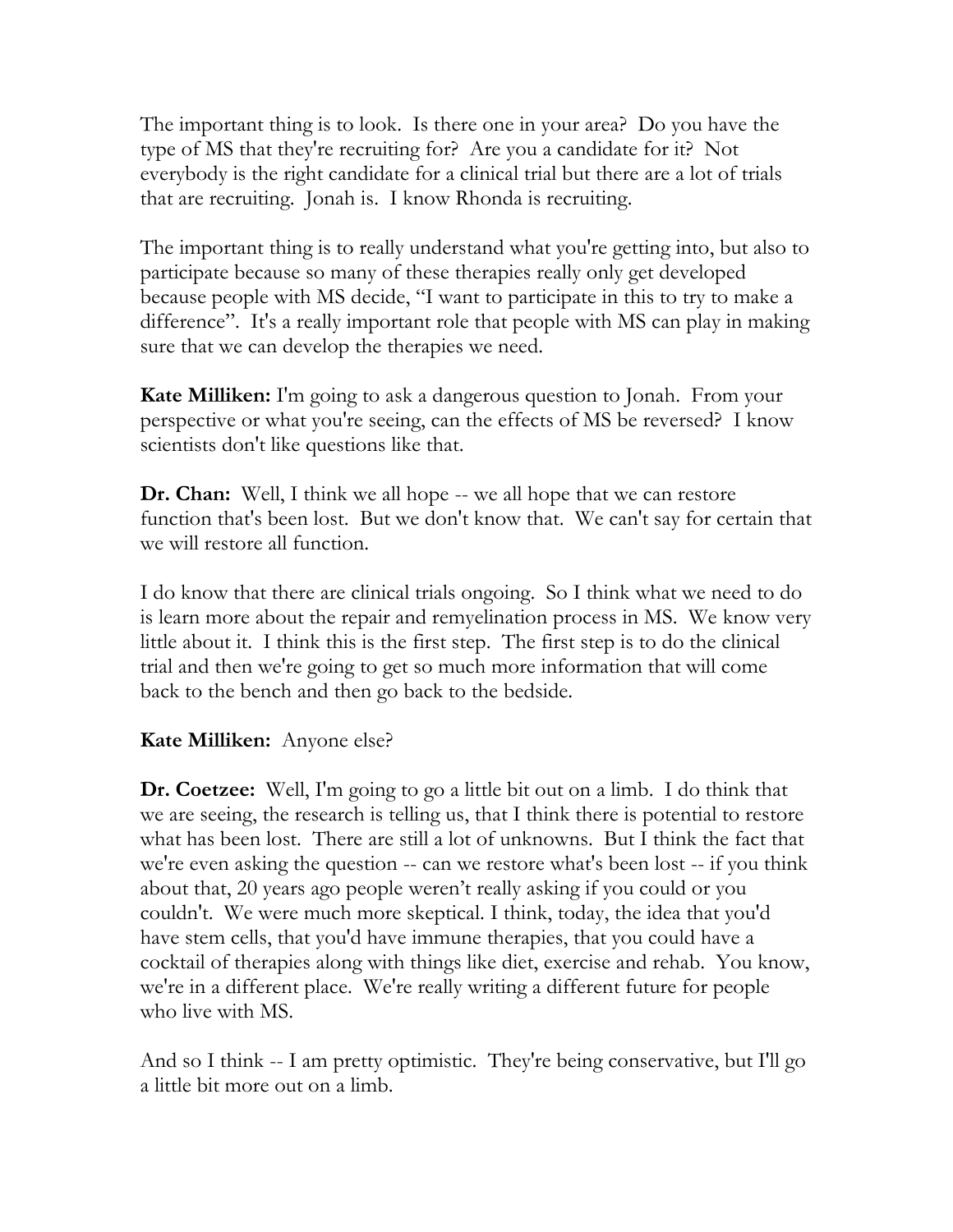**Dr. Voskuhl:** I'm also somewhat optimistic. If you look at the history of MS and what happened. I mean, the immunologists really attacked this disease as an autoimmune disease. They jumped on it. They figured out the immune mechanisms. And then we do have a lot of very good anti-inflammatory treatments and they reduce relapses dramatically.

Now, we're seeing all the neuroscientists really jump on this issue and trying to find a neuro protective treatment. The clinicians are trying to find a different way to do trials where relapses are not their primary outcome, but a different clinical outcome is going to be the primary. The imaging people are looking at different things for neuro protection.

I think with all this focus now on neuro protection, we will come through, just like the immunologists did with the anti-inflammatories.

**Dr. Barres:** There's really one amazing example of this just in the last year. There have been incredible advances in our understanding of how to get axons to regenerate after they've been severed.

In animal models, for example, if you cut the optic nerve axons, they never regenerate. However, there's a new therapy that's been discovered -- a new way of treating these animals, which actually stimulates a very robust repair and regeneration of these axons. What's amazing is not only do they grow all the way back down to the optic nerve, but they keep growing into the brain, into their normal visual centers in the brain and they make their specific and appropriate, correct neural connections.

People are now studying whether this restores function. The expectation is that it probably will because this regeneration is so faithful to the way it would have happened during normal development.

I think that this is an incredible landmark advance in repairing our brains. I think it shows you the rate of progress that's happening now.

**Dr. Coetzee:** I think, just hearing Jonah's example of the clinical trail he's doing, is really a great example of how, really, things have just changed.

In, what, less than a year, you went from inventing a platform technology to doing a screen to now enrolling your first patients. Twenty years ago we would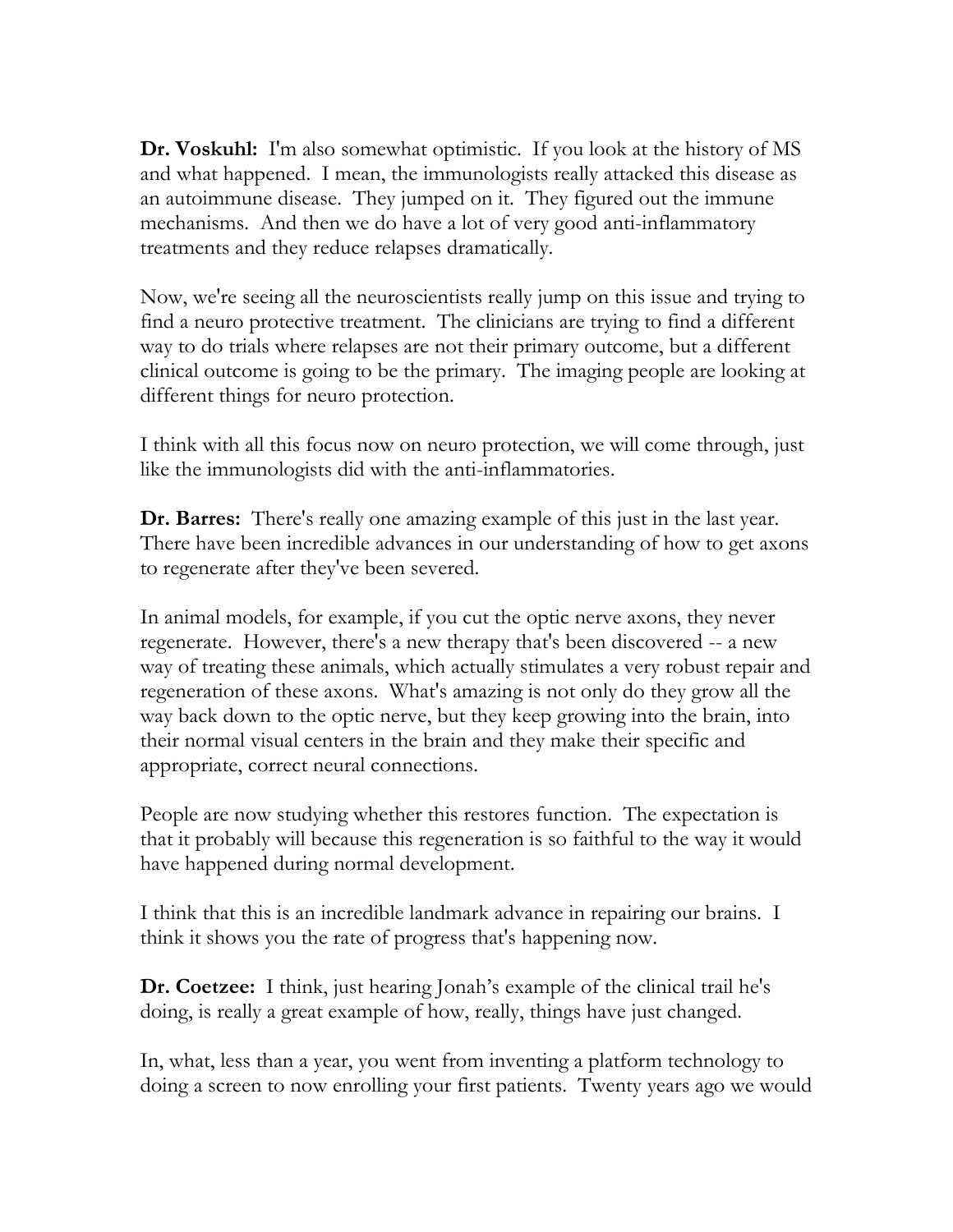have sort of fumbled around because we didn't understand the disease as well. We really didn't have the outcome measures but now you have one example of in less than 12 months we're out to doing trials. I think that's just going to keep revving up the cycle of getting more and more therapies built faster.

**Kate Milliken:** Jonah, I'll just throw this question at you. When you are doing your studies, how are you thinking about the people living with MS in terms of relapsing and remitting and progressive?

**Dr. Chan:** Yes. So when I think about people with MS and the whole process of repair and remyelination -- because this is what we study -- it's really about the axons. The axons and whether they're degenerating because we know that the underlying chronic disability in MS is the loss of these axons. It's this neurodegeneration that occurs.

So what we need to do is understand better how to keep these axons alive because remyelination therapies aren't going to work if the axons are not there.

More and more research has been showing that remyelination itself may be a means to prevent progression and neurodegeneration because they're intimately associated with each other it seems like.

### **Kate Milliken:** Wow.

**Dr. Chan:** Yes.

**Kate Milliken:** Ben or Rhonda, anything to add? I know you guys have both kind of touched in on the difference of progressive and relapsing-remitting.

**Dr. Voskuhl:** Yes. They are clinically different but I don't know if it's -- they are linked to inflammation but then it's almost like the neurodegenerative process takes on a life of its own.

The surprising thing is that the gray matter, actually -- as we talked about -- as a marker for this progression, it actually occurs relatively early. It's just that people have a lot of compensation that they can use to overcome these differences.

I think that in some ways splitting these so severely between relapsingremitting and secondary progressive may be an element of the old way of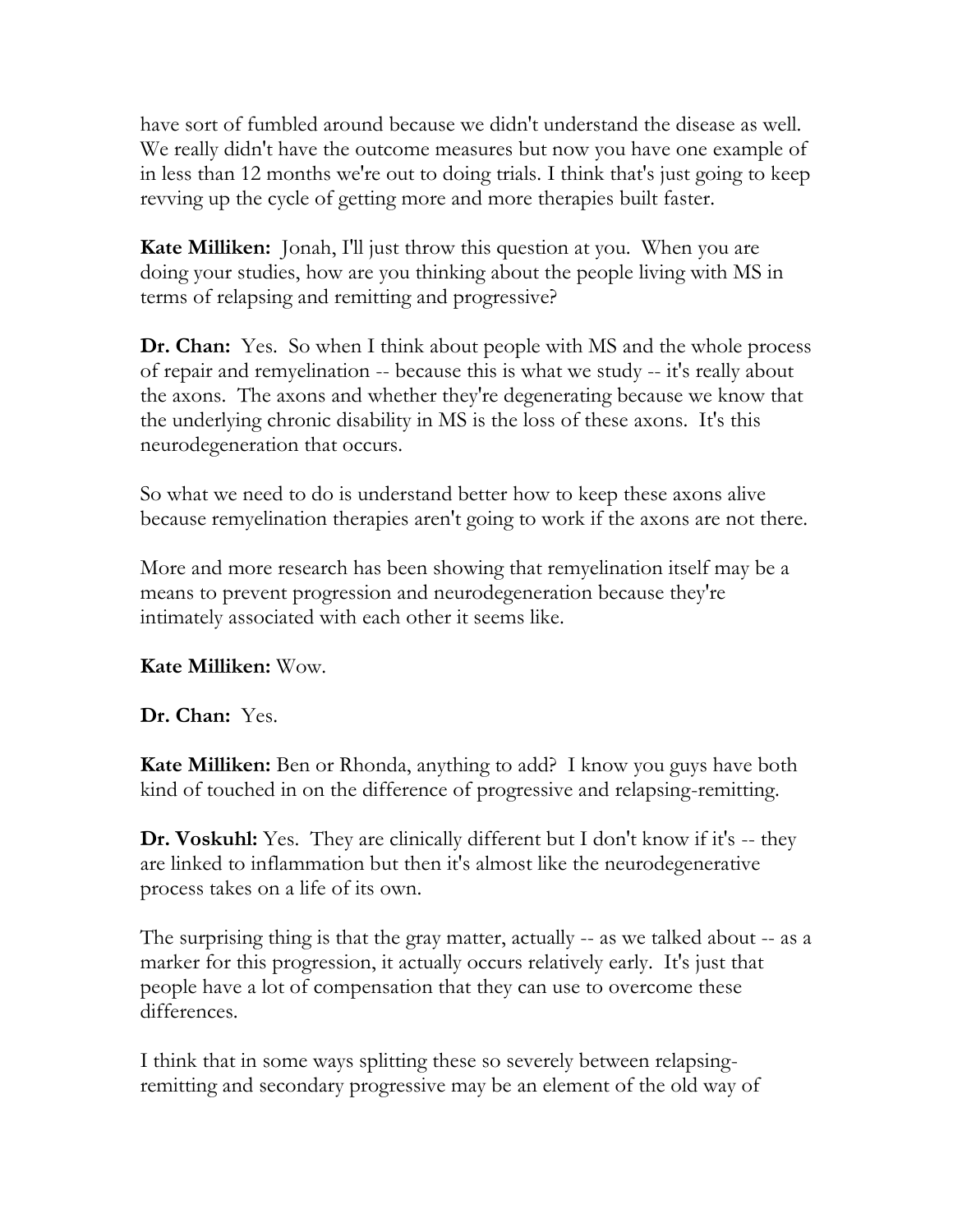looking at the inflammation, which is clearly dramatic in the initial relapsingremitting group and not -- it basically wanes and goes away in the secondary progressive late group.

I'm not so sure this neurodegenerative process isn't going on all along as a substrate in the background and that these neuro protective treatments shouldn't necessarily -- and I actually do think they should be used in all groups -- relapsing-remitting, secondary progressive and primary progressive.

I think it's happening. Again, it's a different way of thinking things. It's a different way of thinking about trials, a different way of thinking about the sub-groups when you start talking about the neuro protective or neurodegenerative aspect.

**Dr. Barres:** I think an important point that I would extend that into is that once you realize that these are lifelong processes, that the brain is constantly adapting and overcoming some of the difficulties imposed on it by the disease process. One realizes that actually to develop a drug, you really don't have to do that much because this is a lifelong process. All you need to do is tip the balance a little bit in favor of the repair side and you might have an enormous benefit.

**Dr. Coetzee:** I think that's what's important. You think about this conversation, you know, five years ago we were -- a lot of the folks in relapsing-remitting MS, primary progressive and secondary progressive -- still don't have any treatment options. But we're talking about new therapies that targets all aspects of the disease, so whether it's secondary progressive, primary progressive, relapsing-remitting, really addressing the whole spectrum. There are trials now going on of therapies in progressive MS so that people who live with progressive forms of the disease will have -- can look forward to the same kind of future that people with relapsing-remitting MS have today.

**Kate Milliken:** Right. Or at the very least, get benefits that come from the research that's being done today, even if it's not whole.

**Dr. Coetzee:** Absolutely.

**Kate Milliken:** Tim, I have recently read an article that epsilon toxin actually destroying cells on myelin, preventing it from re-upping your myelin. What's the story?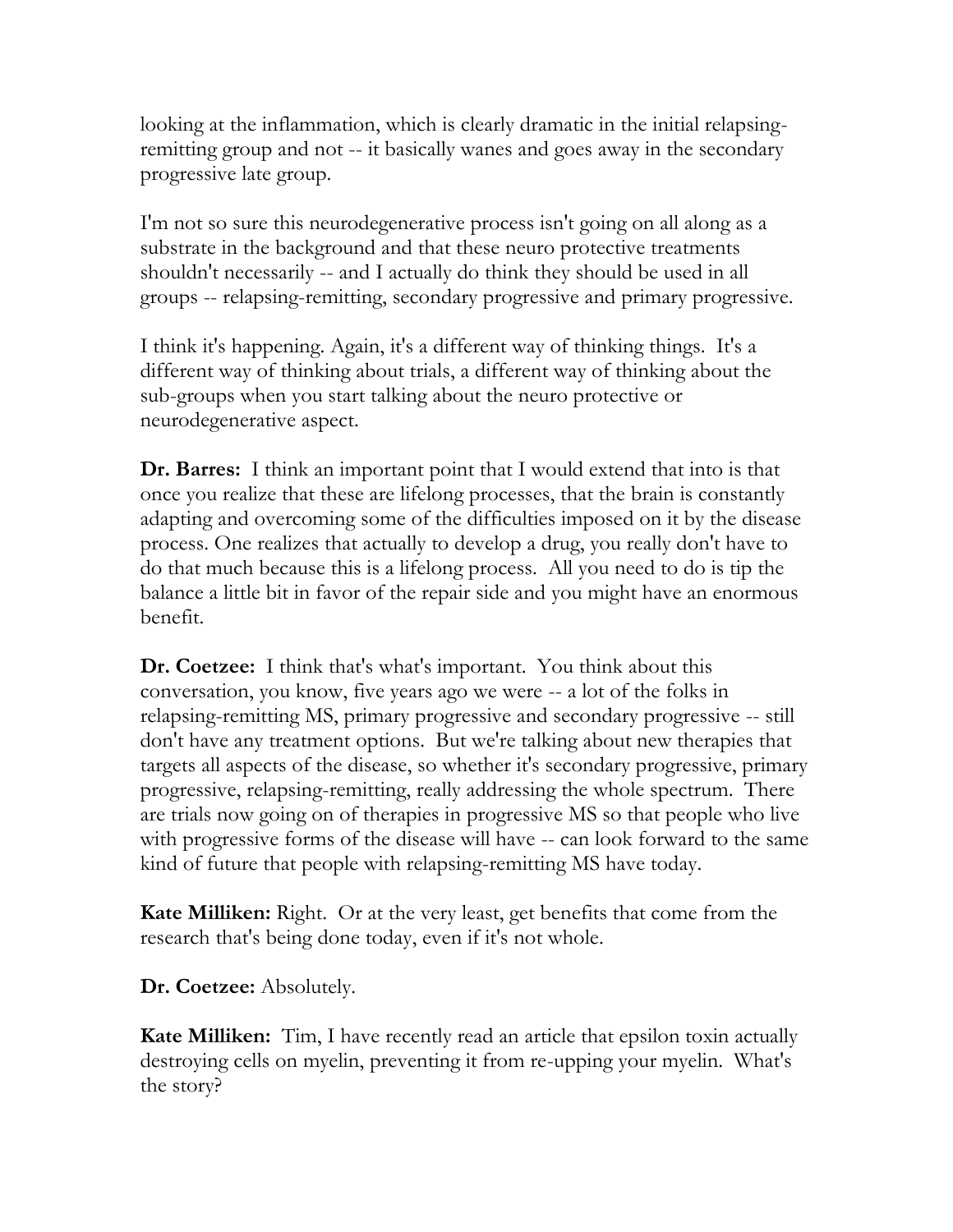**Dr. Coetzee:** What's the story? That's a great and interesting story. So epsilon toxin is something that's made by a bacteria called Clostridium perfringens.

### **Kate Milliken:** Oh, boy.

**Dr. Coetzee:** Yes, I know. Sorry I had to nerd out on you for a second, Kate. <laughter> So it's a spore forming bacteria. The thing is, most of us aren't exposed to it but there was a researcher, Dr. Vartanian at Cornell discovered a person with MS had a flair-up and they kind of discovered that this person had this bacteria.

What they learned was that the Clostridium puts out a molecule, a toxin and it's a defense mechanism that the bacteria uses to protect itself but you put it in a human being, that's kind of a bad thing. It turns out that that goes to the brain and really causes some -- it latches onto the myelin, actually, for reasons that we don't quite know and really triggered some damage.

What they're doing now is -- of course this is one case, it's in a human being, a person that lives with MS but they studied it and they published it. Now they're looking at ways to figure out is this something that we see in other people and could that give us a clue as a potential trigger for the disease.

It's a connection how Mother Nature can really surprise you sometimes and also smart doctors looking and understanding, "Well, this is different. What I'm seeing with this person with MS, maybe there's some clues in here." And that's why you always have to really keep yourself curious about what's happening --

**Kate Milliken:** An environmental factor.

**Dr. Coetzee:** -- in the environment.

**Kate Milliken**: Right. Rhonda, specifically in your study, is it possible for a woman to take a birth control pill or a hormone replacement therapy and have a positive effect with the MS?

**Dr. Voskuhl:** I don't think MS is an easy disease. And I think by now, if birth control pills had had a major dramatic effect on ameliorating this disease we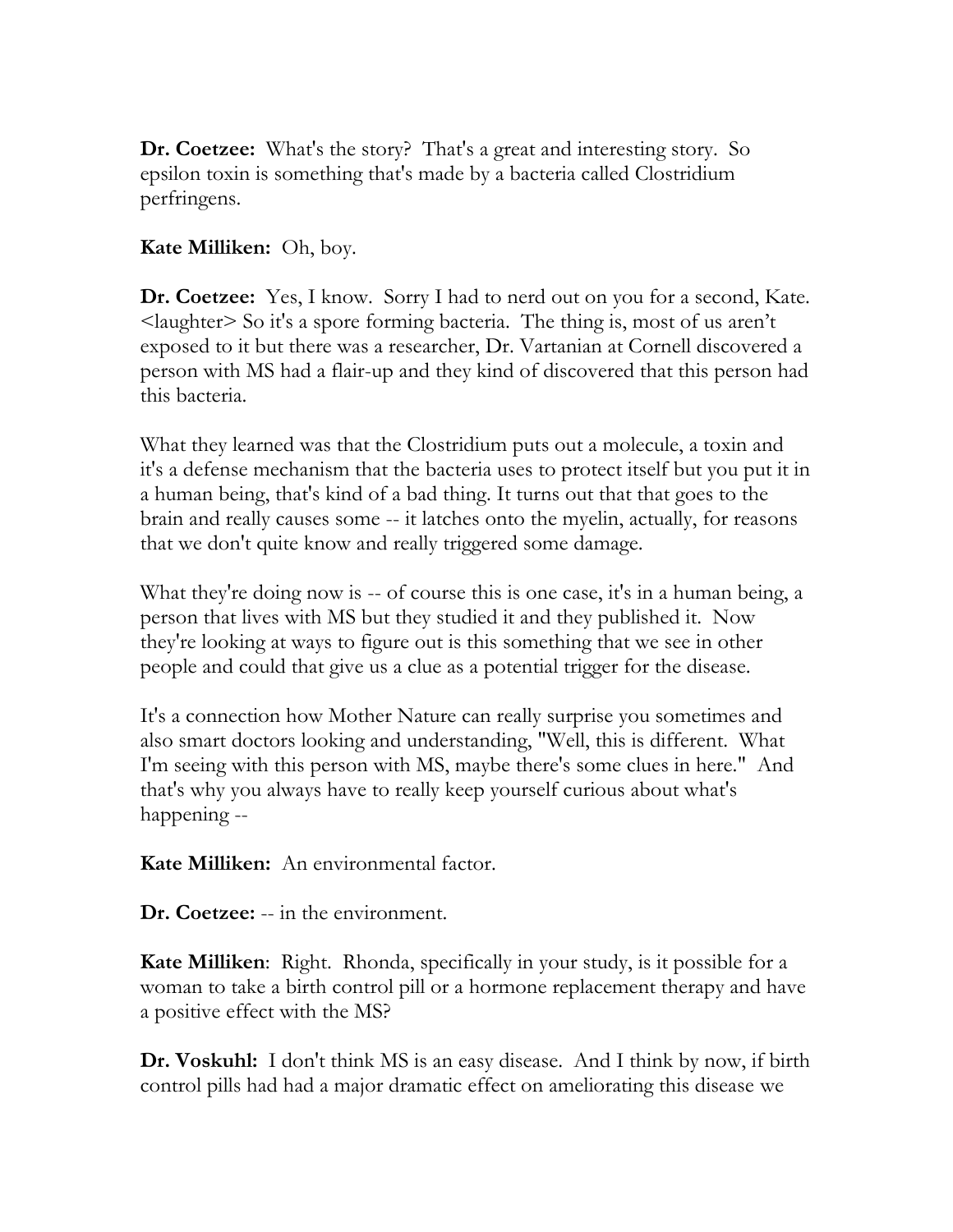would know it by now. Indeed, retrospective epidemiologic studies have shown that birth control pills don't.

The reason for that is because birth control pills are a very mixed bag that contain estrogen and different kinds of estrogen and progesterone. Some women take it three weeks and not in other weeks. Some take progesterone only, they don't take estrogen at all. These have generally all been lumped together -- oh, by the way, there's also high dose and low dose. We all know about that -- estrogen and birth control pills.

My view has been that I personally don't believe that oral contraceptives have a major influence and what we base our estrogen study on isn't that. We've based it on 'pregnancy?' Pregnancy has a novel estrogen called estriol that's made by the fetal placental unit. It's safer than the other estrogens that we know and love, or that we don't know and love that affect breast and uterus. Estriol is much safer and it is, again, the pregnancy estrogen. On top of that, we are giving a dose that is physiologically like pregnancy, which is a much higher dose than you would see occurring in the natural menstrual cycling level.

And so I think, again -- my view is to base things very much on Mother Nature. Mother Nature is very smart and during pregnancy there's a reason why you don't want to have a rejection of that foreign baby that you're carrying -- it's got half the father's proteins on it -- to be rejected. There's a reason why you might not want the baby to have myelin damage or neurological damage in the case of an injury. It makes sense that pregnancy might be a case where you have anti-inflammatory effects or you have neuro protective effects. It's all for the good of the baby but the point is that the mother with MS benefits.

I've tried to stick very closely to the pregnancy estrogen and the pregnancy dose and not take any liberties, to try to reflect what Mother Nature is doing naturally, to see if it works in a trial. And so far, the first trial was very promising. The second will end in January and a third one will end a year after that.

**Kate Milliken:** Let's stay specific. Something else that's come up -- anti-LINGO. Can you describe what it is and what's going on with the clinical trials?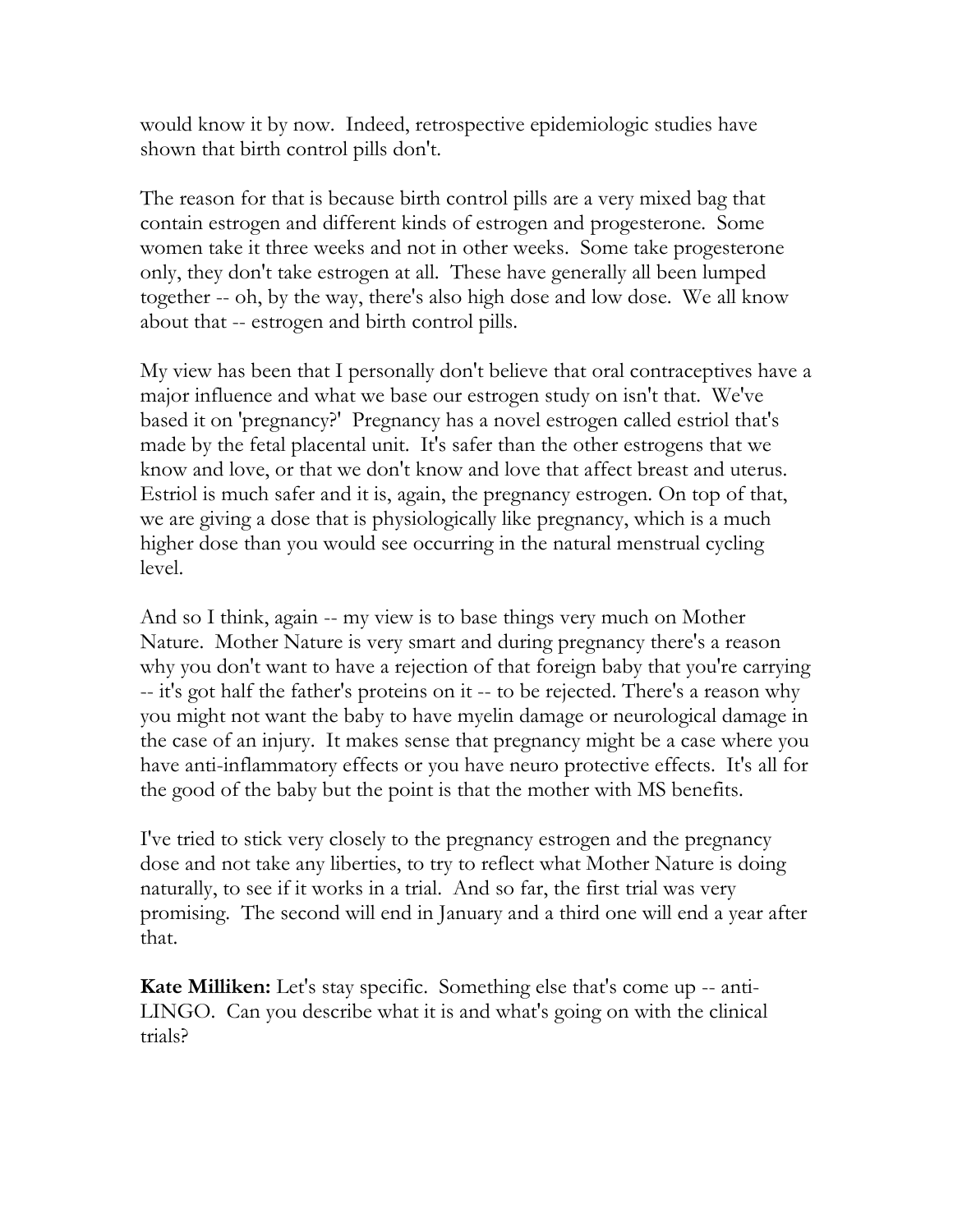**Dr. Coetzee**: Sure. So anti-LINGO is a therapy being developed by Biogen Idec. It's an antibody therapy and the idea there is to try to sort of clear out some of the damage that is preventing myelin-making cells from wrapping around axons. There's been a lot of the basic science. It's cleared through some of the human trials and now it's moving into Phase II to really show -- I think maybe even approaching Phase III, eventually.

They're in Phase II studies trying to understand does the therapy actually have a beneficial effect, at least by imaging and some of the technology. The idea is if it shows that it works in the Phase II trial then, obviously, the next step is Phase III, which would bring us to the first, if it were successful, FDA approved therapy for myelin regeneration, which would be a big step forward in MS.

**Kate Milliken:** Ben, just so people understand -- why does the body lose its ability to make myelin?

**Dr. Barres:** Oh, that's such a great question, Kate. This is really the \$64 million question because we know that oligodendrocyte precursor cells are right there in, for example, a demyelinating plaque and sometimes they're even touching the axon. So why aren't they remyelinating it?

I can just give you a flavor for some of the ideas for which there is some evidence but we haven't actually sorted out exactly which one of these is correct.

For one thing, when you have a demyelinating lesion, the glial cells undergo a response called gliosis. They start to make some molecules -- inhibitory molecules -- that some people believe -- and there's evidence that suggest - that those inhibitory molecules signal to the oligodendrocytes precursors and say 'inhibit their ability to myelinate.'

So that's one possibility, that inhibitors become -- and another class of inhibitors, as it turns out, that the degenerating myelin itself is strongly inhibitory to remyelination. There's a big mystery in the brain so when the peripheral nervous system is injured, the myelin debris is very quickly cleared away. The debris is cleared away so it's not there to inhibit remyelination and for that matter, those inhibitors also inhibit axon growth.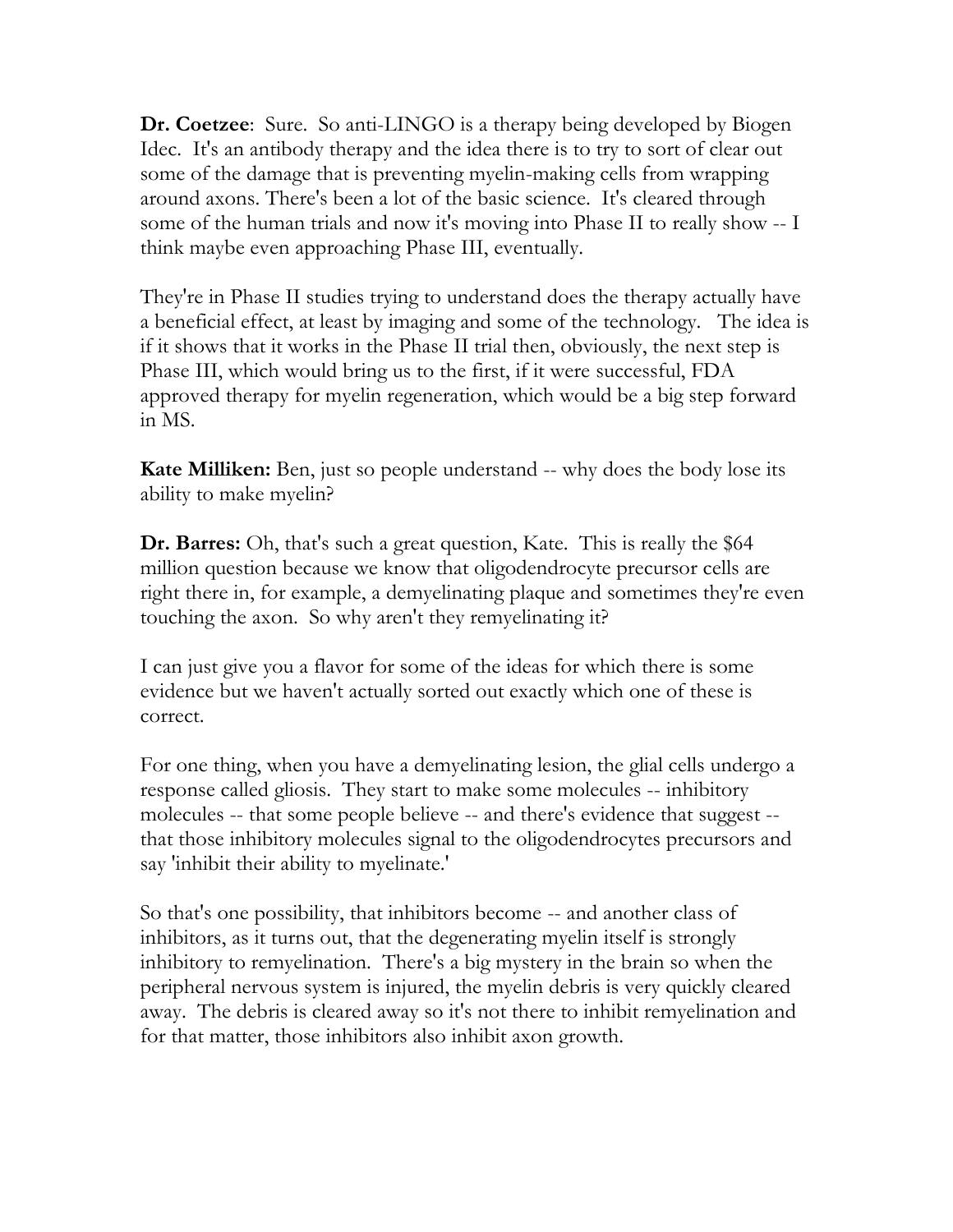But in the CNS -- in the brain and in the spinal cord, when you have an injury, oftentimes the myelin debris is not efficiently cleared or even completely cleared. It may stay there for a long time afterwards and inhibit the oligodendrocytes precursor cells from remyelinating.

Another idea -- and this is the last one I'll throw out because I don't want to talk all day about this -

**Kate Milliken:** But you'd like to, right -- <laughter>

**Dr. Barres:** You read my mind. <laughter> But the other very interesting idea -- and evidence is emerging for this -- is that, actually, electrical activity itself - so the electrical impulses generated in axons actually send a signal to the oligodendrocytes precursor cells to tell them to start to divide and to myelinate. And so the problem is if you lose your myelin, at some point when you lose enough myelin, the axons no longer can conduct because that myelin insulation is critical for normal electrical conduction.

So what happens if you lose so much myelin the axon can no longer conduct well then that might inhibit the remyelination repair process if you need that activity to stimulate remyelination. These are some of the ideas that scientists are working really hard now to address because an answer will tell us, will guide new therapies.

**Dr. Coetzee:** I think an interesting aspect of what Ben's talking about is it's really sometimes helpful to think about the brain as having an environment and really, what you're trying to do is create a positive environment. The thing is MS kind of creates a negative environment. There are lots of poisons coming up, the immune cells are attacking the brain, the nerve cells start getting damaged. They create all this garbage that gets accumulated in the brain.

One of the things we need to do is really try to create a much more positive environment with some of the cells that are creating more beneficial molecules, there's always sort of a balance. We're really trying to overcome some of the negative things that are the result of MS.

Some of the work that Ben is talking about is what are the environmental factors that we need to sort of switch on and off to get the good things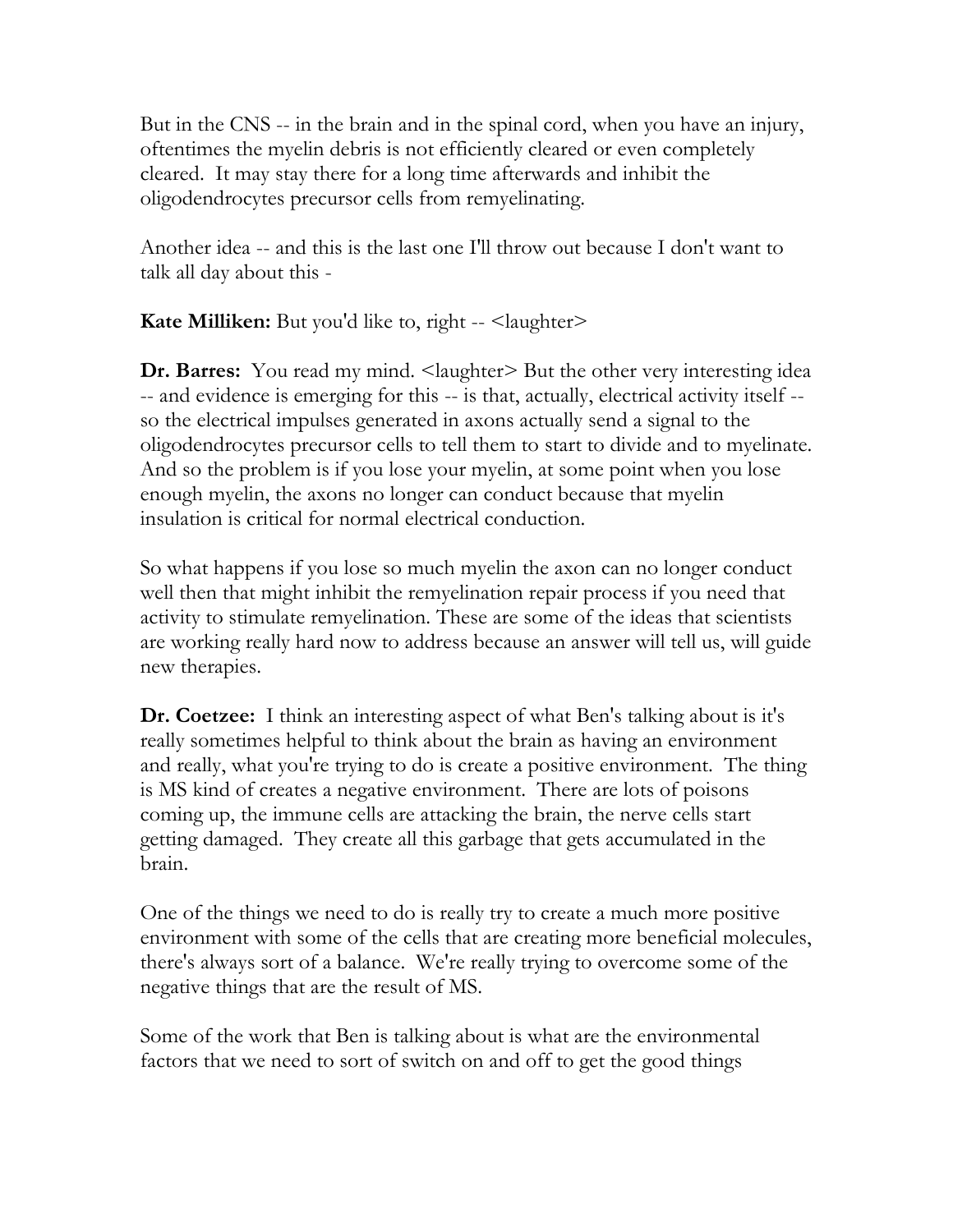happening and really start reducing some of the more negative things that are preventing the brain from repairing itself?

**Dr. Barres:** Another clue may come from the fact that if one looks at the normal development of our brains, when does myelination occur? It only occurs after axons reach their appropriate target and make synaptic connections with their target.

So one pathway -- actually, pathologists can actually date a human fetal brain by looking at which pathways have been myelinated because this is all orchestrated on a time course. So some pathways reach their target and they get myelinated. Other axons reach their targets later and then they get myelinated. The point is there's a target signal that's signaling back somehow to the oligodendrocytes to say 'myelinate now.'

The reason I mention this is because I mentioned there's increasing evidence for a gray matter component of MS where you're losing the synaptic connections. If you lose the synaptic connections or what's connecting an axon to the target -- and so losing that connection may be causing the remyelination problem because you may be disconnecting that target signal.

This is one of the reasons I'm so excited about the new drugs that we're trying to develop to block the synapse-loss process because my hope is that that would allow the lost synapses to be rebuilt to prevent further loss of synapses, and hopefully to stimulate that remyelination.

**Kate Milliken:** One thing that just came up that I think is worth clarifying -maybe, Tim, we could start with you and everybody could talk about the whole idea of environmental factors. But there are two types of environmental factors, right? The environment -- the outside environment and what's happening within the body. So can you kind of break that down?

**Dr. Coetzee:** The breakdown of the environment factors a bit more? So I think within the brain we tend to think about what's going on inside the brain in terms of what it takes to repair, rebuild, and regenerate the nervous system.

Externally, there's also the environmental factors that are triggers for MS. Things like maybe you have low vitamin D. You take a certain genetic profile, add the low vitamin D, throw on a bacteria or a virus or two and that really starts to trigger on a cascade that we don't expect. Or some of this research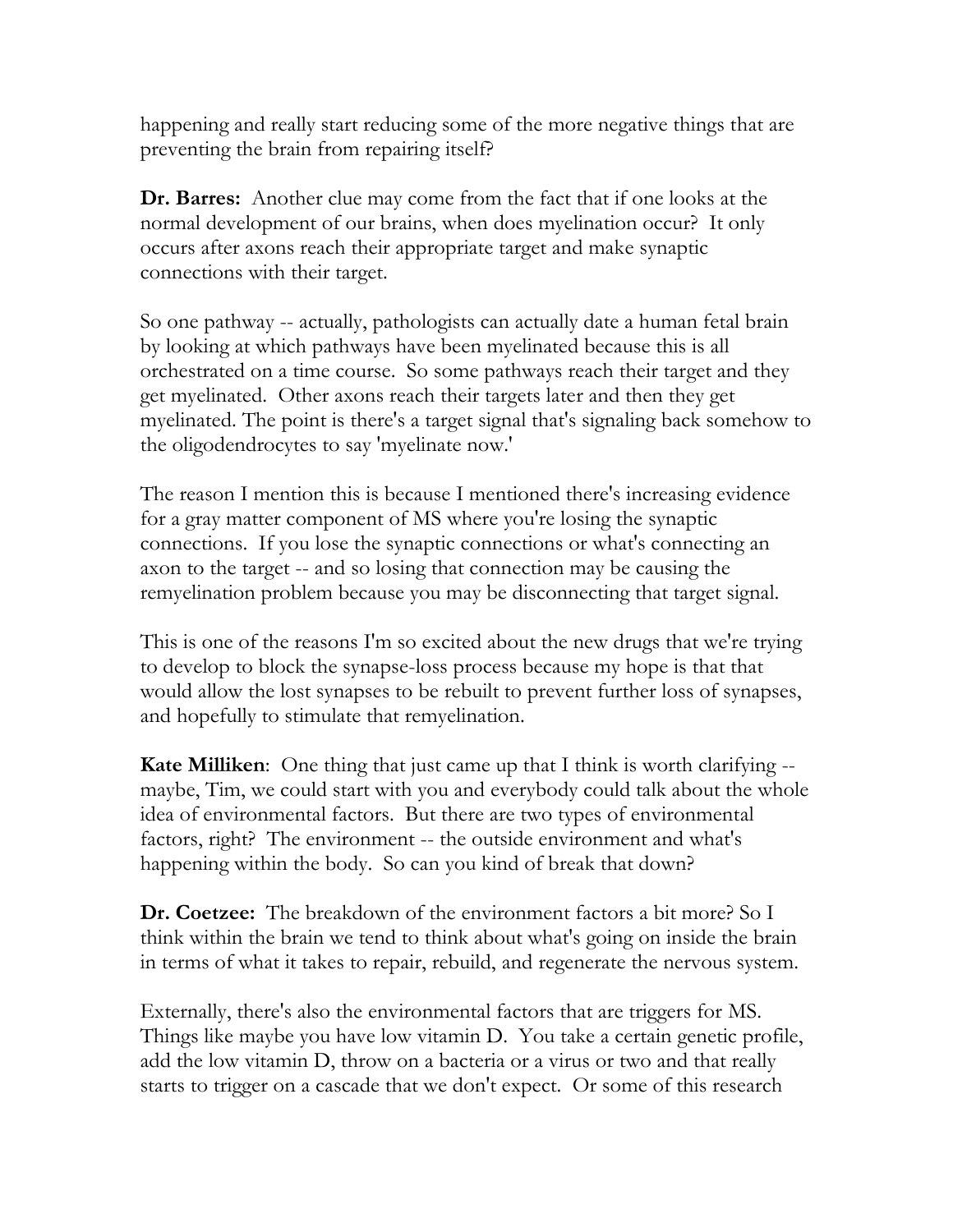with the bacterial -- the epsilon toxin -- those are environment factors as well that really can affect whether or not a person develops MS.

When we think about environmental factors in MS, you need to think both about the triggers and about what the environmental factors in the body are that need to be managed in order to ensure that both the disease can be controlled and some of these barriers can be overcome.

**Dr. Voskuhl:** Yes. To further follow up on that, I think it's important for MS patients to realize that even though viruses and bacteria have been talked about quite a bit, it's understood that MS is not a contagious disease. And, actually, the impact of the environment on MS, susceptibility, for sure, is actually at the age of zero to 15. There are migration studies and there are global studies looking at areas on the globe where MS occurs more, basically, in North America or Canada there's a higher incidence of MS, around Mexico it's a lower incidence. And in some of these, even across genetic backgrounds, whereas some climates tend to have more MS. Some climates can have less MS.

This tends to be where you live when you were less than 15 years old and that may very well be how it shaped your immune system, how it shaped your nervous system during development. It's not necessarily something that you're encountering as an adult. It's not been proven that it's transmissible. So that's something patients shouldn't worry about.

**Kate Milliken:** Any of you guys want to add on this front? For me, obviously, you all got involved with MS because you were interested in the field and have been at it for a while. Has it gotten any less complicated?

**Dr. Coetzee:** Not all at once.

**Dr. Chan:** No. I think things are progressing rapidly.

**Kate Milliken:** In a good way.

**Dr. Chan:** In a good way. It's very exciting. We heard a little bit about the technology, the breakthroughs. We've talked a lot about the treatments available, about clinical trials. So it's really very exciting.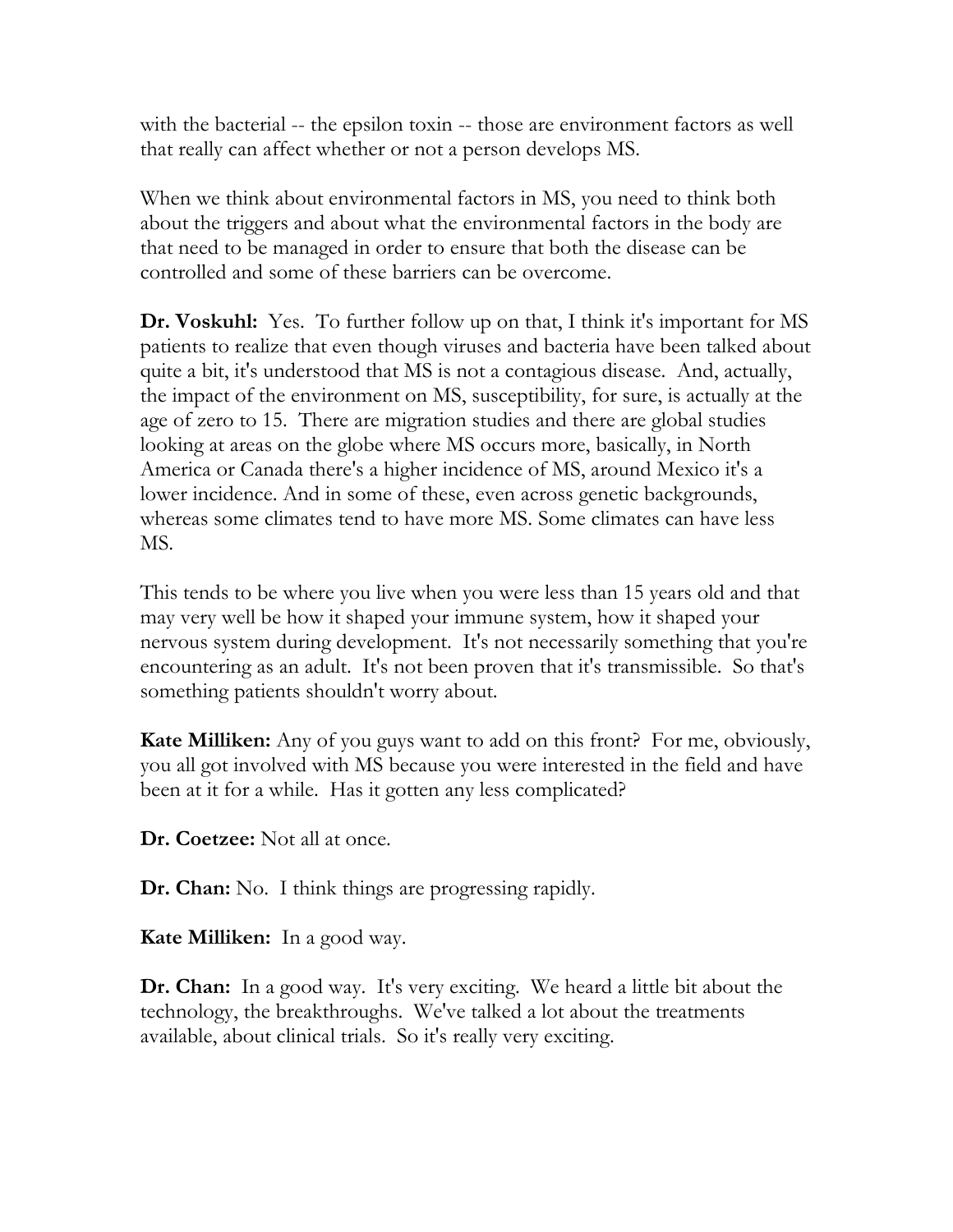But science progresses in a certain way and so understanding the mechanisms, what these cells are doing. We were just talking about the environment. The brain itself is a very heterogeneous environment. And so we're talking about micro environments within the brain. The optic nerve is very different than another white matter, with the corpus callosum and then the cortex, the gray matter so it's very heterogeneous.

There is a complexity but with terrific people dedicating their time, committed to studying MS. I think we're making great progress.

**Dr. Coetzee:** I'd say yes, it's gotten more complicated. It's also gotten simpler in some respects. So certainly, we're hearing this conversation now. Twenty years ago when I started working in MS, we would not have imagined that we would be talking about remyelination, repair. We just had one therapy on the market. Now we have 10 therapies. We have symptomatic treatments. And so the place we are today there's just enormously more knowledge about MS.

Now, has it become more complicated? Sure. I mean, the idea of synaptic connections, gray matter that we didn't --

**Kate Milliken:** It looks like the more you know, the more things to think about.

**Dr. Coetzee:** Exactly. But when you think about it, think about where we started. We talked about synaptic connections and then linking that to what happens with cognitive challenges. So now what do we have? We have a target that says, okay, we're not casting about in the dark. We've a place we can go to safely rebuild connections. We can perhaps rebuild function in the brain. And we were not able to actually even think that that was possible even 10 years ago.

**Kate Milliken**: Awesome. Before we wrap up, I want to ask each of you - and I'll start with you, Ben -- with your world, what are you most excited about on the horizon?

**Dr. Barres:** Well, it's hard to say, there's so many things. I'm very excited about the new insight that we're getting with all these powerful tools into understanding glial cells and understanding what they do. So I'm very excited about work that we're doing in our lab to actually elucidate the mechanisms by which oligodendrocytes are able to wrap their myelin sheaths.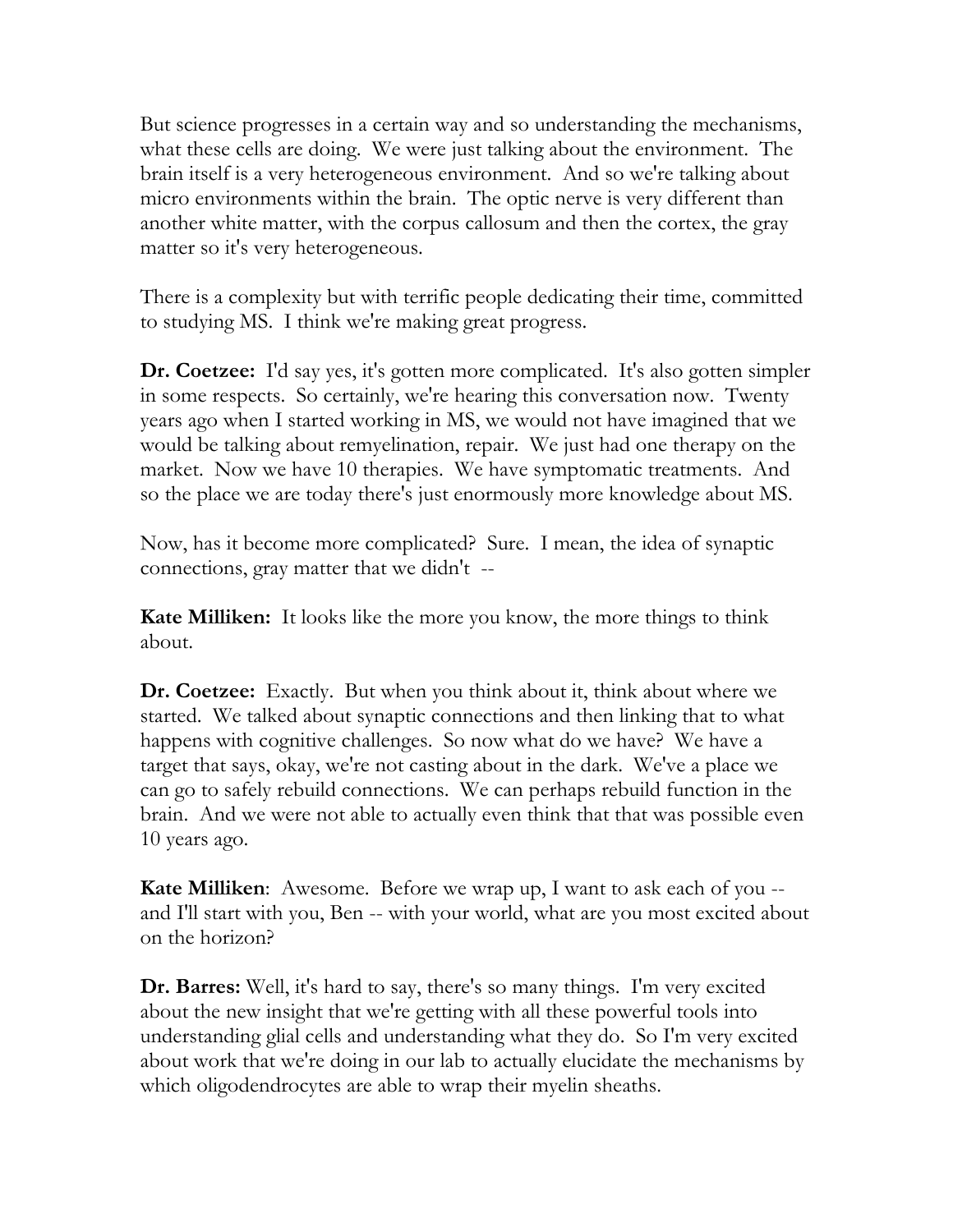I'm also excited about work we're doing in our lab where we're studying how astrocytes control synapse formation, synapse function and synapse elimination because I think that all of these advances are leading directly to new therapies for neurodegenerative diseases.

### **Kate Milliken:** Jonah?

**Dr. Chan:** I think I'm most excited about the identification of real compounds that can be therapeutic for patients with MS for remyelination and repair. So I guess the hope is to improve the quality of life for MS patients. I think that's what I'm most excited about.

### **Kate Milliken**: Okay. Rhonda?

**Dr. Voskuhl:** I'm excited about the neuroscience that has come to bear on this. I agree with Ben about this kind of tipping point about it's a downhill cycle where there's less synapses, there's less myelin, there's less conduction, therefore, there's less synapses, less myelin and less conduction.

If we can just take a multi-pronged approach to take the tipping point the other way where we have more synapses, we have more conduction, and we have more myelin. And it's all going to feed -- escalate up in a vicious -- in a pleasant cycle upwards instead of downwards. I think we're right at that point to know how we're ready to shift that balance at the neuroscientific level.

### **Kate Milliken:** Tim.

**Dr. Coetzee:** Yes. I think when I look at the spectrum of what we're doing, in the first place I come back is talent. The number of people that are involved in MS research today is just amazing. There's thousands of scientists around the world that are all linking up together to study different aspects of the disease, whether it's on the early genetics, whether it's on understanding the environmental factors, whether it's stimulating myelin regeneration and repair.

So when I think about the future, I think the base -- the amount of information we're generating today about the disease is incredible. And now we have all those technologies. So the kind of technology that Jonah has invented; the kind of work that Rhonda has been doing taking therapies off the shelf, basically, and really repurposing them for MS.